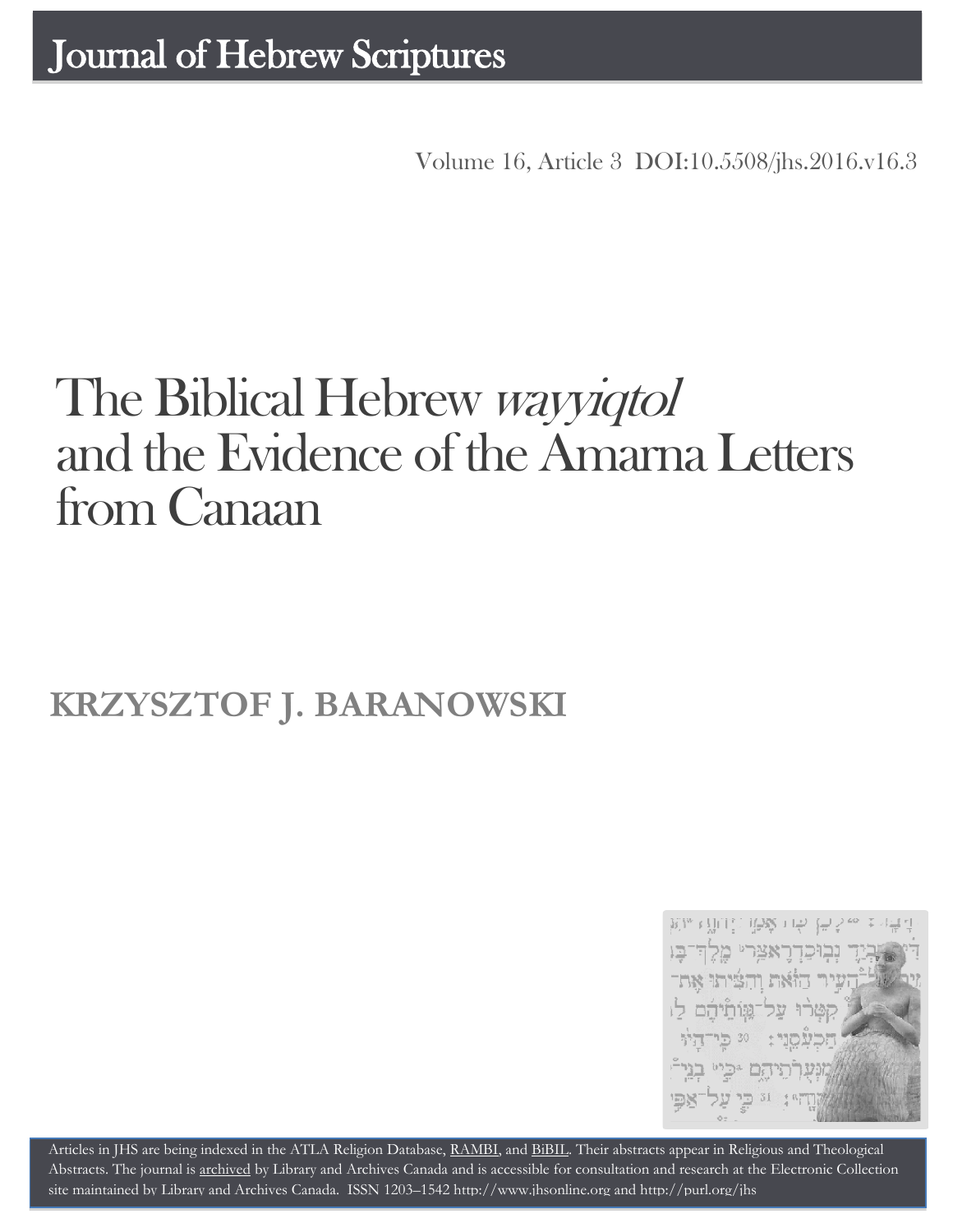### **THE BIBLICAL HEBREW** WAYYIQTOL **AND THE EVIDENCE OF THE AMARNA LETTERS FROM CANAAN**

#### KRZYSZTOF J. BARANOWSKI UNIVERSITY OF WARSAW

#### **1. THE PREFIXED PRETERITE IN SEMITIC PHILOLOGY**

If there is anything absolutely certain in the historical understanding of the Semitic verbal system, it is the reconstruction of a short prefixed form with the perfective meaning, used typically as the past tense in the indicative and as the directivevolitive form. Such an understanding is based on the existence and uses of the parallel forms of the short prefix conjugation in two major branches of the Semitic family: in East Semitic—the Preterite *iprus* and the Precative *liprus*; in West Semitic—various reflexes of the *yaqtul* conjugation, chiefly the Biblical Hebrew *wayyiqtol*.[1](#page-1-0) In the development of the West Semitic verbal system, the original perfective prefixed form was replaced by the suffixed form which eventually acquired the perfective meaning too.[2](#page-1-1) What is uncertain is when exactly this development took place. In relation to *wayyiqtol* and the use of the Preterite *yiqtol* without the conjunction  $w\overline{\theta}$  in the Hebrew Bible, two questions remain without a satisfactory answer: what the evidence for the

<span id="page-1-0"></span><sup>1</sup> Andersen 2000: 13–14, 17–20; Hasselbach and Huehnergard 2008: 416; Kouwenberg 2010: 587; Andrason 2011: 35–43; Cook 2012: 256–65, Hackett 2012: 111. In spite of their apparent linguistic sophistication, recent attempts to define the meaning of *wayyiqtol* as other than Preterite (Hatav 2004, Robar 2013) are not persuasive. See Cook 2014: 85–86. Robar 2013 is especially deceptive as she interprets several biblical passages in her own way and claims that they counterweight the constant pattern of the use of *wayyiqtol* as Preterite. I fully endorse Cook's assessment of Robar's paper: "Her appeal to Neo-Aramaic is unconvincing and her theory presents no significant advance over Driver's (1998: 72) nineteenth-century analysis of יואמֶר as 'and-he-proceeded-to-say.' " (Cook 2014: 86, n. 5). For an excellent linguistic discussion of *wayyiqtol* see Cook 2012: 256–65, and for a handy overview of its contextual usages see Joosten 2012: 164–91.

<span id="page-1-1"></span><sup>2</sup> This process was already described by Kuryłowicz in a paper largely overlooked by scholars working on Biblical Hebrew verbal system. See Kuryłowicz 1949: 48–52.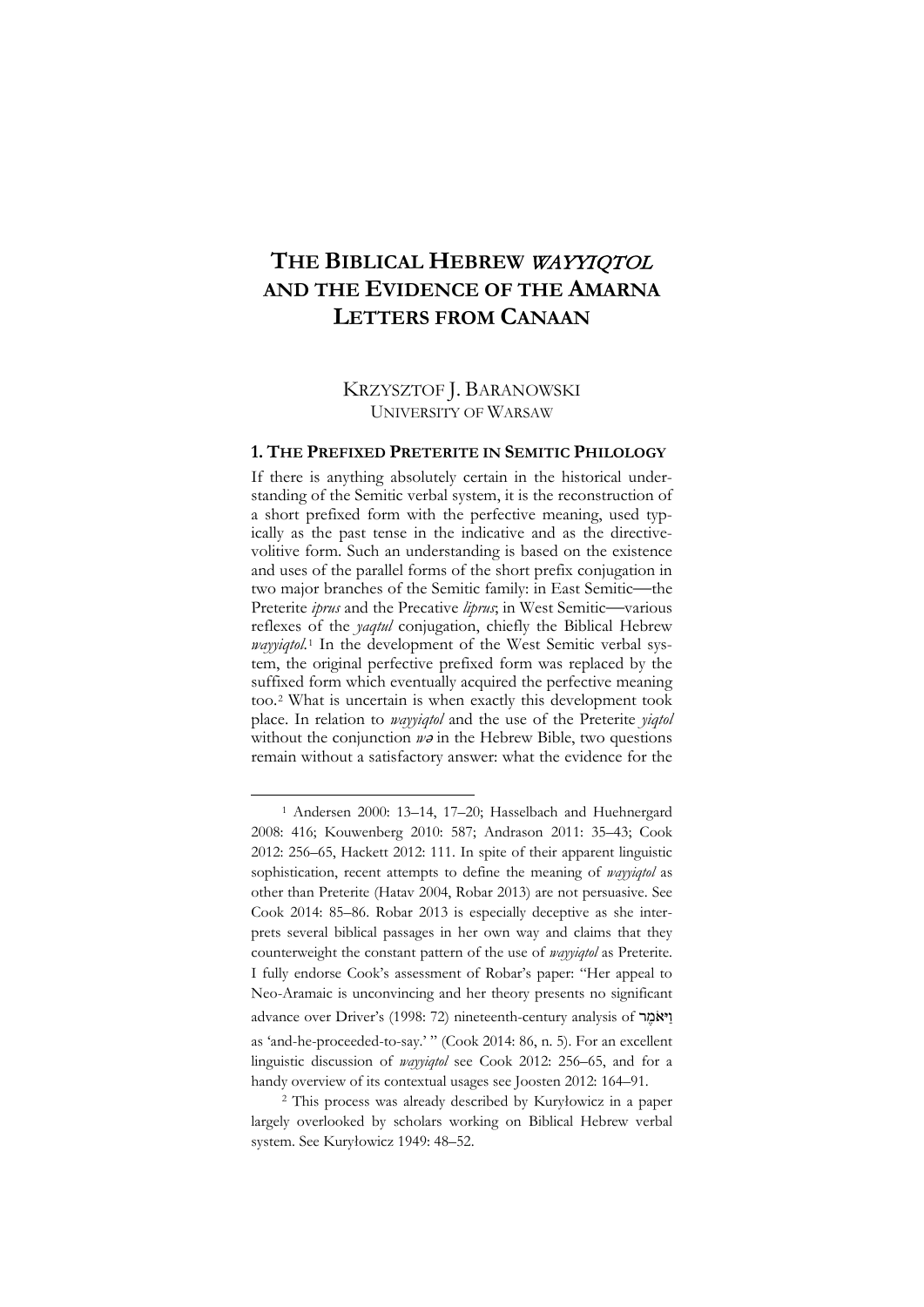Preterite *yiqtol* which become fossilized in *wayyiqtol* is, and when the pattern of its use for historical narrative emerged. The Amarna letters (*EA*) from Canaan are often called in as pieces of evidence that prove the origin of *wayyiqtol* from the original West Semitic *yaqtul* conjugation. This paper re-evaluates their evidence and calls attention to several passages of the letters which clearly parallel the use of Biblical Hebrew *wayyiqtol*.

#### **2. THE NATURE OF THE EVIDENCE FROM THE AMARNA LETTERS FROM CANAAN**

There are important caveats which must be kept in mind when dealing with the Amarna letters from Canaan. If these are not properly understood, there is a serious risk that data will be misinterpreted and thus linguistic reconstructions will not be accurate.

Most crucial is the realization that the Amarna letters do not provide direct evidence of the usages in the contemporaneous Canaanite dialects because of the nature of the linguistic system they employ. Without entering into the intricacies of theoretical approaches used to analyze this system, it suffices to say that the Amarna letters are not written in a natural language which was spoken by a vast population; it was employed by limited scribal circles. It is a mixed system: generally speaking, the Old Babylonian matrix is the source of writing conventions, lexicon, and nominal morphology, while the Canaanite component is especially clear in verbal morphology and semantics as well as the word order.<sup>[3](#page-2-0)</sup> While this description appears straightforward, things become more complicated when it comes to deciding the nature of a particular morpheme or syntactic construction. Although the features which are not Akkadian are usually classified Canaanite, they may be common Semitic elements (a possibility which demands serious consideration because of a relative closeness of the Semitic languages in comparison with other linguistic families) or ad-hoc innovations developed by the scribes.

The mixed, Akkadian and Canaanite, nature of the language of the letters bears two important consequences for its use as linguistic evidence. First, there is no "Amarna Canaanite." This designation is a dangerous misnomer because it creates the false impression that the letters provide us with a snapshot of an actual language spoken in Canaan in 14th cent. B.C.E., a language from which other Canaanite languages, including Biblical Hebrew, descend. In reality, the letters do not

<span id="page-2-0"></span><sup>3</sup> For grammatical descriptions of the Amarna letters from Canaan see, for example, Rainey 1996, Izre'el 1998, and Tropper and Vita 2010. According to the majority of scholars, their linguistic system should be classified as a mixed language (Rainey 2010; Andrason and Vita 2014). For a sophisticated argumentation in defense of this classification see Izre'el 2012. A dissenting voice is E. von Dassow who in a series of contributions (2004, 2010) argued that the Amarna letters from Canaan attest to an alloglottographic writing system.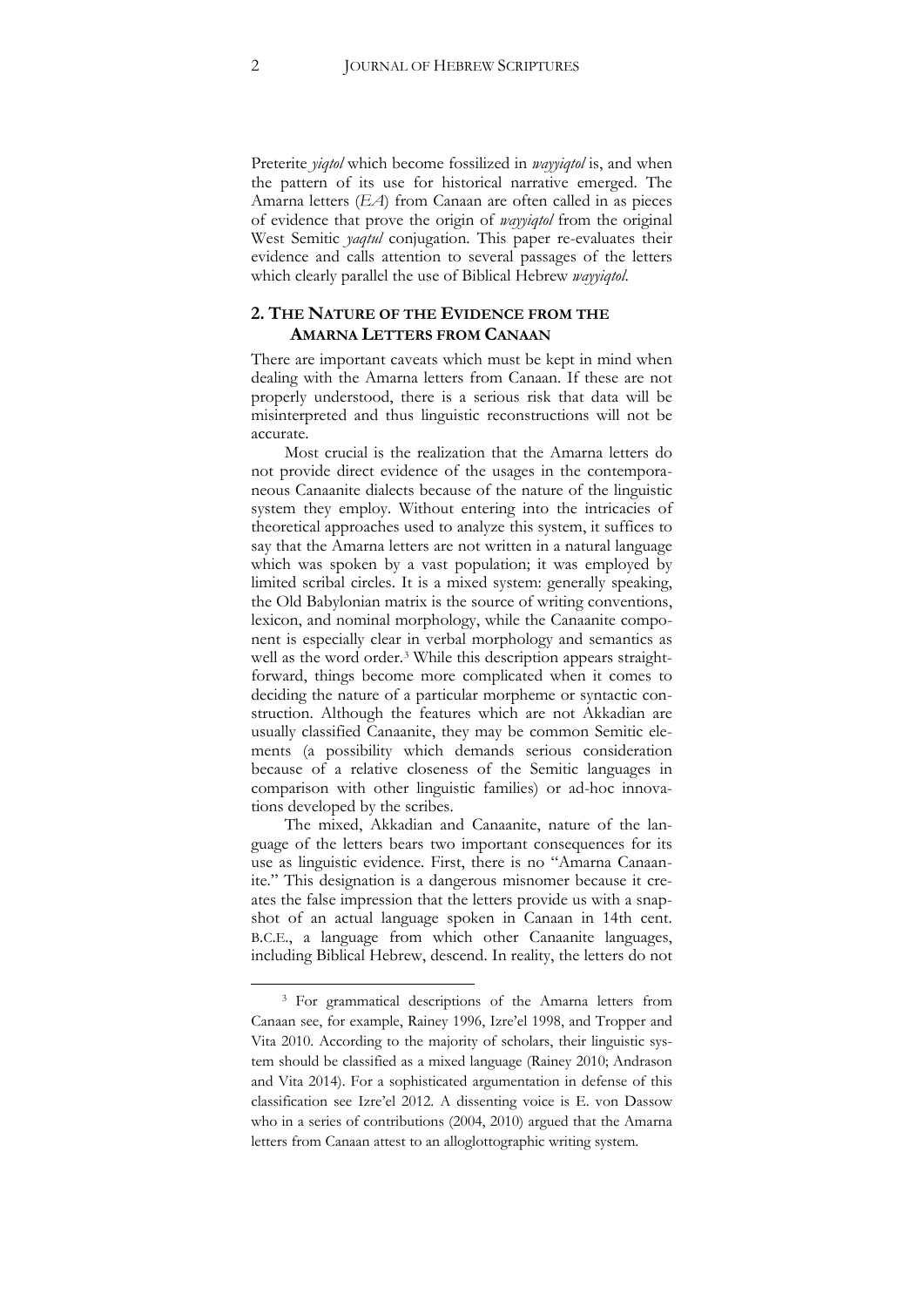attest to any natural language which was spoken on daily basis by a particular population and transmitted from one generation to another. They represent raw data, a source for extrapolations and inferences about some features of Canaanite dialects which are presumed to be native languages of the scribes. Consequently, any reference to a "Canaanite" feature in the Amarna letters implies not only raw data but a scholarly interpretation. Second, the letters are the product of the scribes. They not only follow scribal conventions but naturally contain scribal mistakes, hypercorrections, misunderstandings of Akkadian morphology and semantics, intuitive or conscious renderings of Canaanite words and constructions, and ad-hoc creations which have no parallels in neither Akkadian nor Canaanite. Consequently, a non-Akkadian feature does not necessarily entail a Canaanite construction.

Another feature which limits the usefulness of data provided by the letters is the content, more specifically, a restricted number of topics and repetitive formulas as well as concentration on certain types of speech, in particular on short reports and requests. As a result, the letters privilege a limited repertoire of verbal forms, especially directive-volitive ones, while under-representing others, principally those used in narrative.

#### **3. THE PROBLEM OF IDENTIFICATION OF** YAQTUL **IN THE AMARNA LETTERS**

Although the late A. F. Rainey repeatedly and forcefully argued that the Amarna letters prove the existence of the short conjugation *yaqtul* which is reflected in the Biblical Hebrew *wayyiqtol* and "orphaned" cases of *yiqtol* with a past reference outside of a narrative,[4](#page-3-0) his claim has not won a universal acceptance. There seem to be two main reasons of limited confidence in Rainey's arguments among scholars. First, Rainey's thesis on the *yaqtul*/*yiqtol* conjugation is a part of a comprehensive reconstruction of the Amarna verbal system, and by extension, of the North-West Semitic verb too. It is based not only on the letters themselves but also on the comparative evidence. Rainey's reconstruction of the prefix conjugations was partially rejected and modified by various scholars and so happened to his claim about *yaqtul*.[5](#page-3-1) The second objection is more difficult to answer because it is based on the correct observation that the Amarna linguistic system had a mixed nature and that the scribes might know and partially follow the Akkadian usage too. Since both Akkadian and Canaanite languages have a short conjugation used as a past tense, *iprus* and *yaqtul* respectively, the Amarna short prefixed forms may not attest to a Canaanite form but to the normative Akkadian use. Hence, it is impossible to argue on the sole basis of the morphology that the Amarna forms are

<sup>4</sup> Rainey 1975, 1986, 1990, 2003.

<span id="page-3-1"></span><span id="page-3-0"></span><sup>5</sup> Tropper 1997–1998: 135–37; von Dassow 2003: 213–14; Korchin 2008.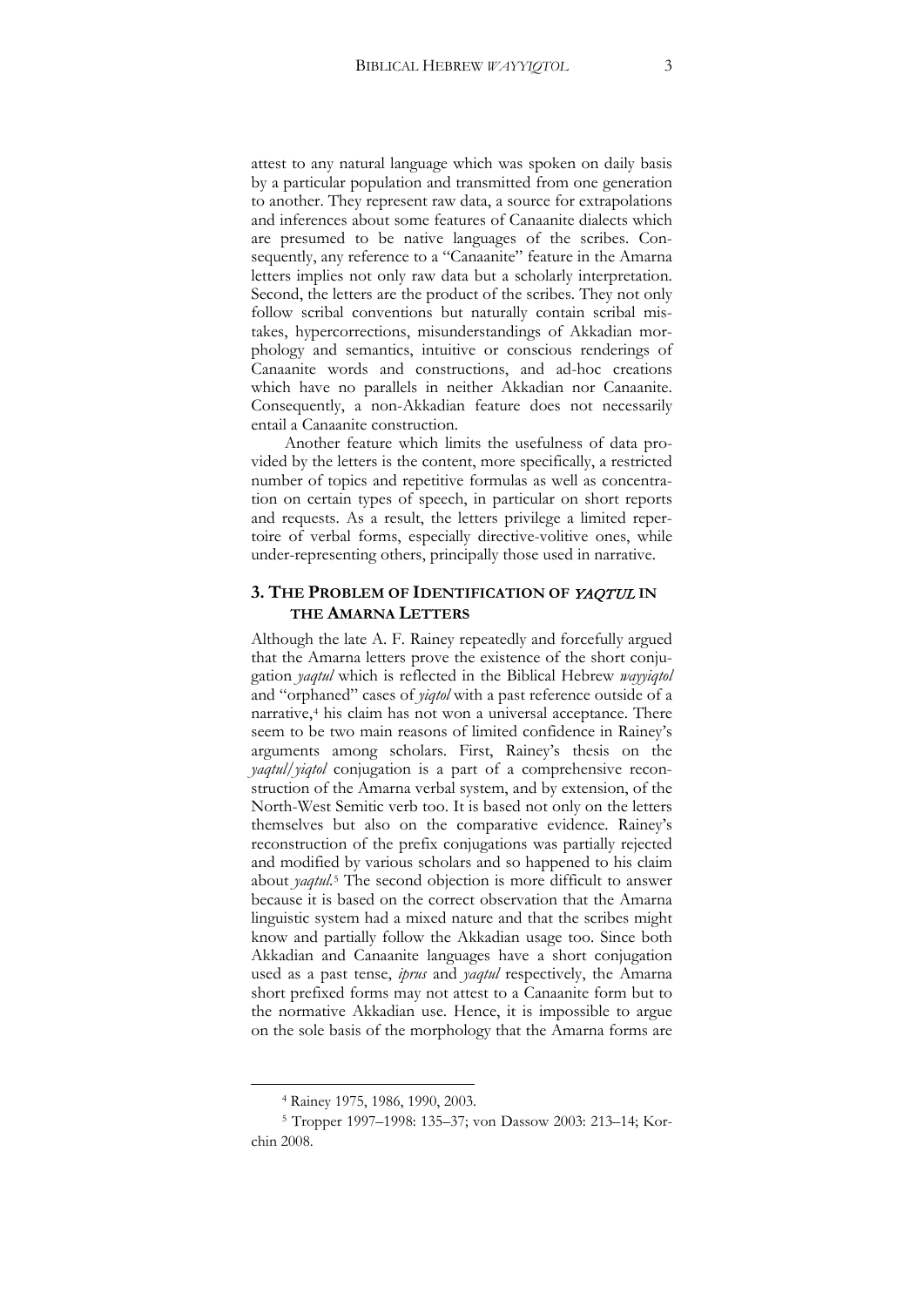a result of the transfer of the Canaanite *yaqtul*.[6](#page-4-0) In my opinion, such a transfer is very likely because the Amarna verbal system shows a systemic use of the Canaanite-like forms with their proper semantics. In other words, since various verbal forms (suffix conjugation, long prefix conjugation, energic forms) correspond to the Canaanite forms and, by and large, are systematically used instead of the Akkadian ones, the same case of a systematic transfer is also plausible in the case of the short past conjugation *yaqtul*. On the one hand, this argument based on the coherence of the Amarna verbal system should be given serious consideration. On the other hand, it cannot be taken as a definite proof that the Amarna letters attest to a short Canaanite Preterite *yaqtul* because it argues from analogy and as such is hypothetical, not certain.

Since I too believe that the morphology of the Amarna *yaqtul* cannot provide a definitive answer to its nature and origin,[7](#page-4-1) I would like to propose another argument in favor of the identification of this form with its Canaanite counterpart. This argument is based on the syntax of several passages which have a narrative style.

#### **4. THE PASSAGES OF THE AMARNA LETTERS WITH A**  WAYYIQTOL**-LIKE SYNTAX**

As explained above, because of their genre and function, the Amarna letters in general do not contain narrative passages. As a consequence, the Canaanite narrative verbal forms and their syntax are not well reflected by the letters. In other words, even if the Canaanite dialects would have used a chain of alternating verbal forms similar to the Biblical Hebrew *wayyiqtol* sequence, this use would still have been largely absent from the letters. However, in the course of my research on the Amarna letters, I have identified several passages which, in my opinion, attest to

<span id="page-4-0"></span><sup>6</sup> For a similar, skeptic assessment of the Amarna evidence of *yaqtul* see Pardee 1999: 314 and Cook 2012: 115–16, 118. Notarius (2015: 248) is more positive, but is also aware of the difficulties.

<span id="page-4-1"></span><sup>7</sup> There is an additional morphological argument which, to my knowledge, has not been emphasized. There are several *yaqtul* forms which cannot be considered as the instances of the genuine Akkadian *iprus*. The form *ú-ra-ad-šu* (*EA* 147: 42) derives from an Amarna lexical innovation *warādu* "to serve." Because this verb is not attested in Akkadian, this form cannot be considered an Akkadian *iprus.* However, it comes from one of the Tyrian letters which in general do not conform to the verbal usages attested in the Amarna letters from Canaan (Tropper and Vita 2010: 23). It should be, therefore, interpreted within the idiosyncratic usages of this epistolary corpus, rather than as a secure case of the Canaanite *yaqtul*. The secure attestations of the Canaanite *yaqtul* with the preterite meaning are provided by the internal passive forms, which are unknown in Akkadian. Examples of such forms are: *t*[*u*]-*ul*-*qé* "was taken" (*EA* 91: 8) and *tu-da-nu* "were given" (*EA* 137: 6; 138: 43).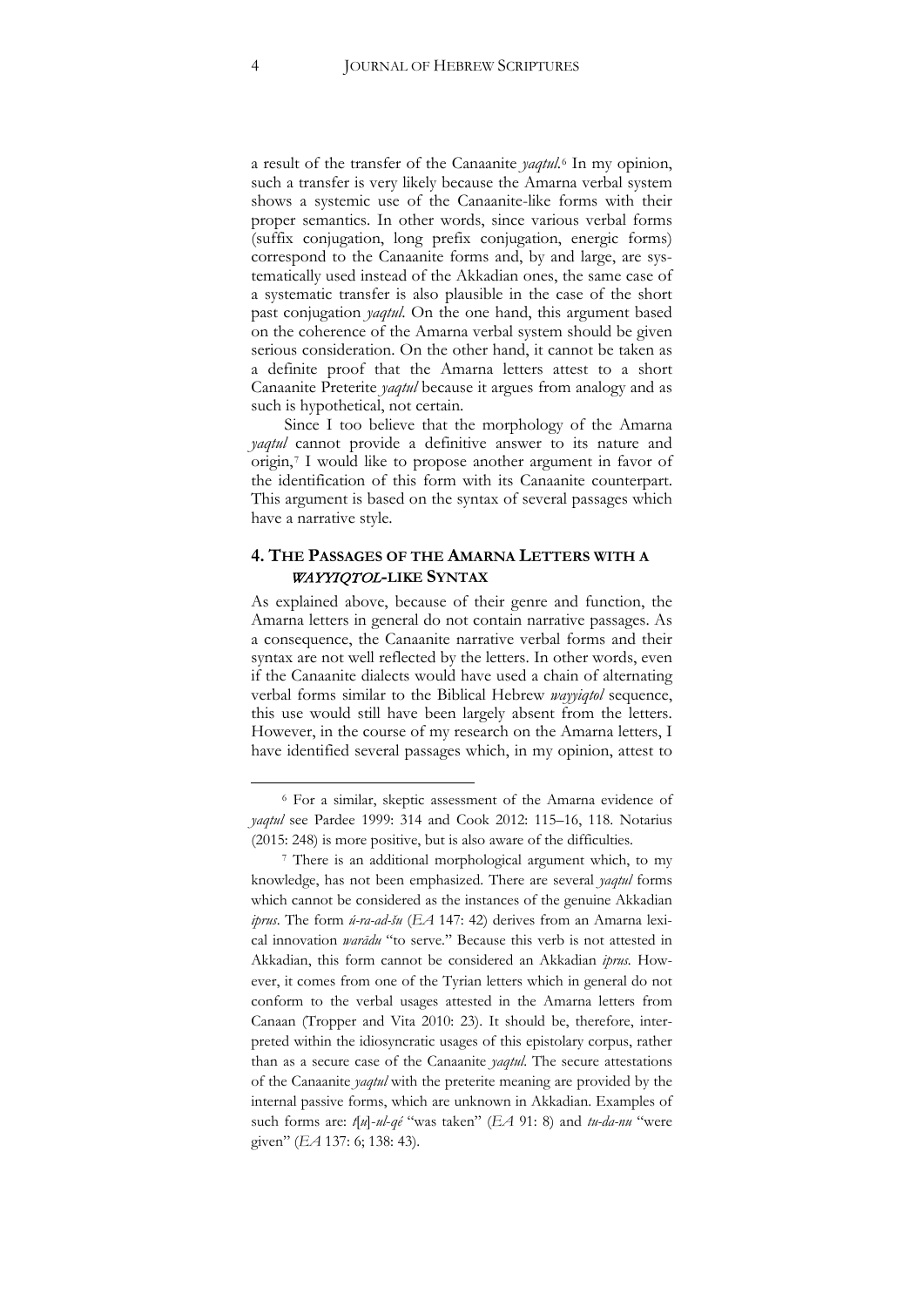such narrative verbal sequences. Of course, it is difficult to argue that the passages presented here contain historical narrative because they are part of diplomatic letters, a different and independent literary genre. Nevertheless, they do not simply report an event in answer to another party's query or in support of an argument but they link one past event to another and thus form a chain of past events.[8](#page-5-0) Also, in my opinion, the author of each passage shifts his perspective and narrates them as a story in the past rather than providing background information about the current state of affairs. Thus, without claiming that these passage are true narratives, I think that they are examples of what comes closest to narrative in the Amarna letters. The syntax of these passages does not represent an idiolect of a scribe because each passage is written by a different scribe.[9](#page-5-1) In the following passages the verbs in the *yaqtul* conjugation and the conjunction *u* "and" are marked in bold.[10](#page-5-2)

Text no. Text and translation

 $\overline{\phantom{a}}$ 

1 <sup>15</sup><sup>ù</sup> *a*[*n-n*]*u-ú* i-ši-me *a-na* 16*a-wa-te*.MEŠ-*ka* <sup>ù</sup> ú-wa<sup>š</sup>[ir4-šu] 17<sup>ù</sup> <sup>u</sup>ṣ-ṣa-am *re-qú-tám* <sup>18</sup><sup>ù</sup> i-ši-me-e *ú ia* $nu\text{-}um$  [ER]IN.MES<sup>19</sup>it-ti-šu **ù te-ni-pu-[u]š** 20uru*ba*ṭ*-ru-na a-na ša-šu* 21*ù* ERÍN.MEŠ SA.GAZ.MEŠ *ù* gišGIGIR.MEŠ 22*ša-ki-in4 i-na* ŠÀ*bi* <sup>23</sup><sup>ù</sup> la**!** (AD) i-nam-mu-šu-nim 24[*i*]*š-tu pí*  KÁ.GAL uru*gub*ki (*EA* 87: 15–24, scribe 2 from  $Bvblos$ <sup>[11](#page-5-3)</sup>

<span id="page-5-0"></span><sup>8</sup> Following C. Smith, I distinguish five basic discourse modes: narrative, description, report, information and argument. For their introductory overview, and especially the distinction between narrative and report, see Smith 2003: 8–21.

<span id="page-5-1"></span><sup>9</sup> Of similar opinion is Notarius. With regard to text no. 6, she observes: "this corpus does not attest the discourse mode of narrative in the full sense of the word" (2015: 249).

<span id="page-5-2"></span><sup>&</sup>lt;sup>10</sup> The original text of the letters is complied by me on the basis of Knudzton 1915 and Rainey 2015, available hand-copies (Bezold and Budge 1882; Schroeder 1915), and textual notes in Moran 1992. All translations are my own. They are based on these in Moran 1992 but they are adjusted by me to reflect closer the original instead of using idiomatic English.

<span id="page-5-3"></span><sup>&</sup>lt;sup>11</sup> The information on the scribes I give in parentheses relies on Vita 2015 and uses his numbering.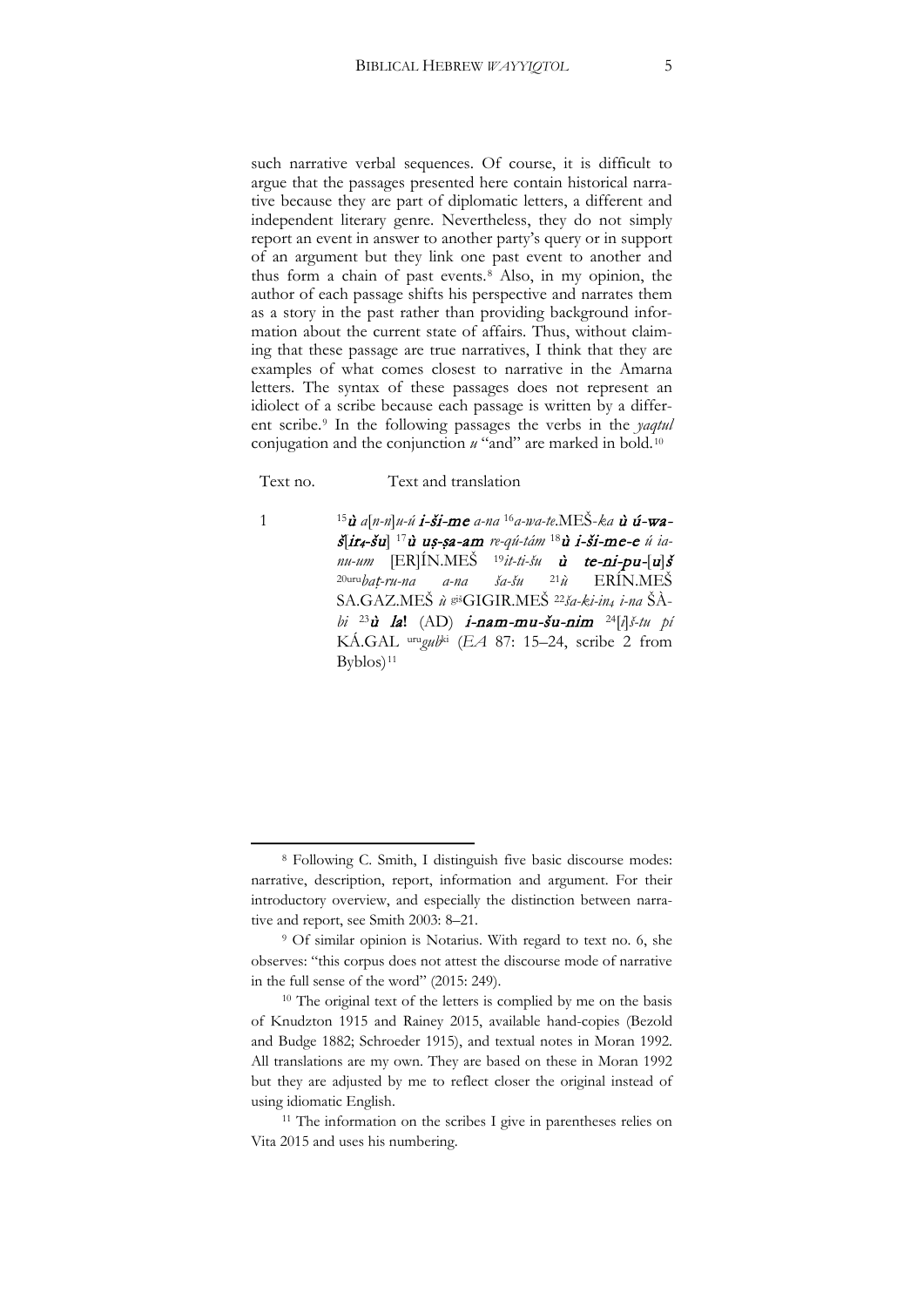**And** [s]o **I listened** to your words **and I se[nt him] and he came out** empty-handed **and he heard** that there were no [tr]oops with him **and so** Baṭruna **was join[e]d** to him and he stationed chariots and the hosts of the ʿApiru in the middle (of it) **and they did not move** [f]rom the entrance of the gate of Gubla.

2 10[. . .] <sup>ù</sup> *i-na-an-na* <sup>11</sup> KÚR-*kùr-tum*.MEŠ *ma*[*š*]*-ši-iktum i*[*t*]*-ti-*[*ia* i]n4-né-pu-uš <sup>12</sup><sup>ù</sup> aš-tap-pár DUB*-píia ù* L[Ú KIN*-i*]*a* <sup>13</sup>*a-na ma-*ḫ*ar* LUGAL BAD*-ia* <sup>ù</sup> L[UGAL] 14*a-wa-te*.MEŠ DUB*-pí-ia ù* L[Ú KIN*-i*]*a* <sup>15</sup>la yi-ši-mi *ù mi-na ip-p*[*u-š*]*u-*[*n*]*a* <sup>16</sup><sup>ù</sup> aš-tap-pár LÚ KIN*-ia a-na* LUGAL BAD*-*[*ia*] 17[UGU U]RU.KI.ḪI.A*-ia ša ìl-qé* 18mÌR-d*aš-ra-ti* <sup>ù</sup> iš*-*[mé] 19mÌR*-aš-ra-tum i-nu-ma ka-ši-id* 20LÚ*-ia iš-tu ma-*ḫ*ar*  LUGAL BAD*-ia* <sup>21</sup><sup>ù</sup> i-ši-mé *ù ia-nu-um m*[*i-i*]*m-ma* <sup>22</sup>*ù i-nu-ma ia-nu-um* LÚ.MEŠ *ti-l*[*a-t*]*am š*[*a a*]*-*[ṣ]*a-at*  <sup>23</sup>*a-na ia-a-ši* <sup>ù</sup> *a-nu-ú* i-ti-e**[**l**]***-*[l]<sup>a</sup> 24[*i*]*-na-an-na a-na*  <sup>ṣ</sup>*e-ri-ia* (92: 10–24, a scribe from Byblos)

> **And** now, an ev[i]l war [**ha]s been waged** a[g]ainst [me] **and I sent** my tablet and m[y messen]ger to the king, my lord, but the k[ing] **did not listen** to the words of my tablet and my messenger. So what am I t[o d]o? **And I sent** my messenger to the king, [my] lord [in regard to] my [c]ities that ʿAbdi-ašrati took. **And** ʿAbdi-ašrati **hea[rd]** that my man arrived from the king my lord and **he heard** that there was no[th]ing (with him). **And** since there was no auxiliary f[or]ce th[at c]a[m]e out to me, **he has** now **move[d u]p** against me.

3 <sup>5</sup>aš-tap-pár aš-ta-ni *a-n*[*a* ERÍN.MEŠ *ma-*ṣ*a-ar-ti*] <sup>6</sup>ù la-a tu-da-nu [<sup>ù</sup> la-a] 7yi-iš-mi LUGAL *be-li-ia a-wa-t*[*e* ÌR*-šu*] 8<sup>ù</sup> i-wa-ši-ir LÚ.DUMU *š*[*ìp-ri-ia*] <sup>9</sup>*a-na* É*-ti* É.GAL ù i[*a-tur-ur*] 10*ri-qú-tam i-ia-nu*  ERÍN.MEŠ *ma-*ṣ*a-a*[*r-tam*] 11*a-na ša-a-šu* <sup>ù</sup> ti-mu-ru L[Ú].M[EŠ URU]*-ia* <sup>12</sup>*i-nu-ma la-a na-di-in*  KÙ.BABBAR ti-iš-la**\**<sup>u</sup>**<sup>5</sup>** <sup>13</sup>*a-na ia-ši ki-ma*  LÚ.MEŠ*-*ḫ*a*.MEŠ*-za-ni* ŠEŠ.MEŠ*-ia* <sup>14</sup><sup>ù</sup> ti-na-i-ṣú $ni$  [...] (137: 5–14, scribe 1 from Beirut on behalf of Rib-Hadda of Byblos)

> **I wrote repeatedly** fo[r a garrison] [**and**] **it was**  [**not**] **granted**, [and] the king, my lord, **did [not] heed** the word[s of his servant]. **And I sent** a me[ssenger of mine] to the palace **and h**[e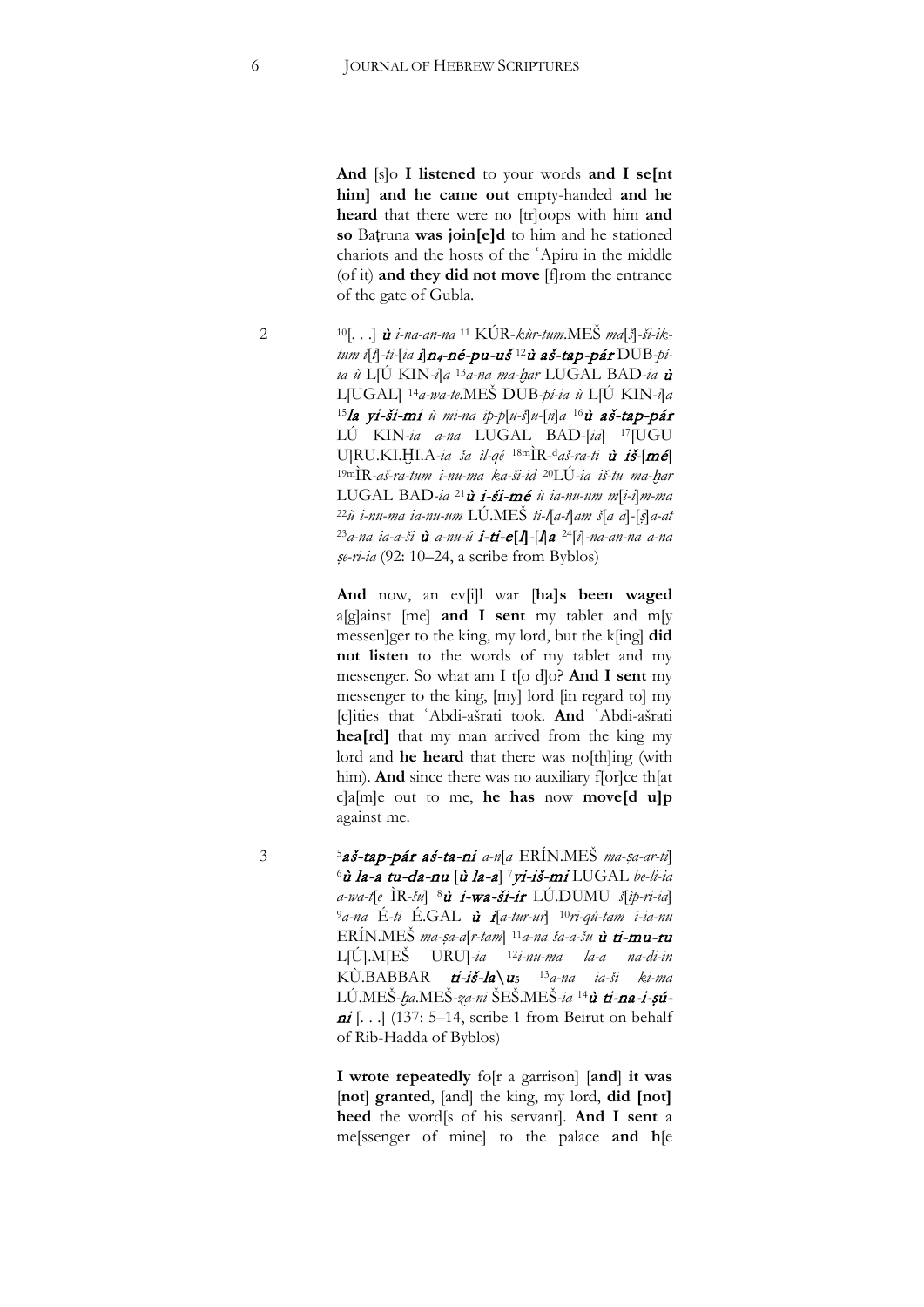return**ed**] empty-handed; he had no garri[son]. **And** the m[en] of my [city] **saw** that no money had been given. Like the mayors, my brothers, they did me injustice **and despised me**.

4 <sup>28</sup>*i-nu-ma* yi-iṣ-bat uruṣ*u-*[*mu*]*r-ri* 29mÌR*-aš-ra-ti* <sup>ù</sup> ana*-*[<sup>ṣ</sup>a-a]r-mi 30URU*-la.*KI *a-na* [*i*]*-di-*<*ni*>*-i*[*a*] *i-ianu* 31LÚ.MEŠ *ma-*ṣ*a-ra-tam it-ti* <sup>ù</sup> aš-pu-ur <sup>32</sup>*a-na*  LUGAL *be-li-ia*  $\vec{u}$  tu-șa! (A) ERÍN.MES<sup>33</sup> $\vec{u}$  tiìl-qé uruṣ*u-*[*m*]*u-ri ù* 34[mÌR*-a-ši-i*]*r-ti ù a-*[*nu-m*]*a i-naan-na* 35l[*a-qa* uruṣ]*u-m*[*u-ri* m]*a-zi-ru* <sup>36</sup><sup>ù</sup> ti-mu*-*[r]<sup>u</sup> L[Ú.M]EŠ uru[*g*]*ub-*[*u*]*b-*[*l*]*i* <sup>37</sup>*a-di ma-ti ni-ka-ši-šu*  DUMU mÌR-[*a-ši-ir-ti*] 38*ga-mi-ir* KÙ.BABBAR*-puna a-na nu-kúr-ti* <sup>39</sup><sup>ù</sup> ti-na-mu-šu UGU*-ia* <sup>ù</sup> a-duuk-šu-nu <sup>40</sup><sup>ù</sup> ti-iq-bu *a-di ma-ti te-du-* <sup>41</sup>*-ku-nu* [*a*] *ya-mi ti-ìl-qú* LÚ.MEŠ *a-na a-ša-bi* 42*a-na* [U]RU.KI <sup>ù</sup> aš-pu-ur *a-na* É.GAL 43*a-na* ERÍN.MEŠ <sup>ù</sup> *ú-ul* tu*-* [d]a-nu ERÍN.MEŠ *ia-ši* <sup>44</sup><sup>ù</sup> ti-iq-bi URU.KI *iz*[*i*]*-bu-šu* 45*ni-te-pu-uš-mi a-na* m*a-zi-ri* <sup>ù</sup> <sup>46</sup>aq-bi *ki-i iti-pu-šu a-na ša-šu* 47*ù i-zi-bu* LUGAL *be-li* <sup>ù</sup> yi-iq-bi 48ŠEŠ*-ia* <sup>ù</sup> [yi]*-*i[t]*-*mi *a-na* URU.KI 49<sup>ù</sup> ti-dáb-bi $bu$  [ $\dot{u}$ ] LÚ.MEŠ BAD URU.KI <sup>50</sup>[ $ni$ -t]e-pu-šu-mi *a-na* DUMU.MEŠ mÌR*-aš-ra-t*[*i*] <sup>51</sup><sup>ù</sup> [al]*-*la-ak-mi *ana a-na* uruA.PÚ.KI.M[EŠ] <sup>52</sup>*a-na da-*[*ba-b*]*i a-na ma*ḫ*ar* <sup>m</sup>ḫ*a-mu-ni-*[*ri*] 53<sup>ù</sup> ni*-*pu*-*[uš *ki*]*-tam aš-šum-ma* m[ḫ]*a-*[*mu-ni-ri*] 54*i-nu-ma* […] *-*[*n*]*u* <sup>ù</sup> <sup>55</sup>*iš-tu a*[*š-* 56URU.KI [. . .] n[*i-la-a*]*k-m*[*i*] 57*a-na-ku ù* [. . .] UG[U URU].KI 58*ú-ul na-a*[*d*]*-nu-ni* [*i-r*]*i-ba* 59*la-qí*  LÚ *ar-ni* LU[GAL L[Ú.ERÍN.ME]Š m*a-zi-ri* 60*ša* $ka$ -an a-na  $\widetilde{S}[\hat{A}-bi]$  U]RU.[KI]  $\hat{u}$  <sup>61</sup>ti-mu-ru URU.K[I *i*]*-nu-m*[*a* ER]ÍN.MEŠ *ša-nu* 62*a-na*  URU.KI <sup>ù</sup> <sup>t</sup>[i-m]a-ga*-*r[u] *a-ša-bu* 63*i-ri-bi a-na*  U[RU].KI <sup>ù</sup> <sup>t</sup>[i]*-*iq-bu <sup>64</sup>*a-na ša-a-šu a*[*l*]*-lu-ú-mi*  BA.ÚŠ 65*be-èl-nu ki ta-aq-bu mi-it* 66m*ri-ib-ad-di ki-kanu iš-tu* 67ŠU.MEŠ *qa-ti-š*[*u*] *la-a-mi* [*ia-a*]*š-pu-ra* 68*a-na*  KUR.MEŠ *mi-i*ṣ*-ri ù yi-ì*[*l*]*-qa-nu* 69*qa-du*  DUMU.MEŠ*-nu* <sup>ù</sup> ti*-*[dá]-bi-ru 70ERÍN.MEŠ m*azi-ri iš-t*[*u*] URU.KI (138: 28–70, scribe 4 from Byblos, sent from Beirut)

> When ʿAbdi-Ašrati **seized** Ṣ[umu]r, (**and**) **I gu[ard]ed** the city by [m]yse[lf]. There was no garrison with ‹me›, **and** so **I wrote** to the king, my lord [**and**] troops **came out** [**and**] **took** Ṣu[m]ur and [ʿAbdi Aši]rti. N[o]w Aziru has taken Ṣumur, **and** the p[eop]le of [G]ub[l]a **s[a]w** this, (and they said), "How long shall we *contain* the son of ʿAbdi- [Aširti]. Our money is completely gone for the war." **And they moved** against me **and I smote**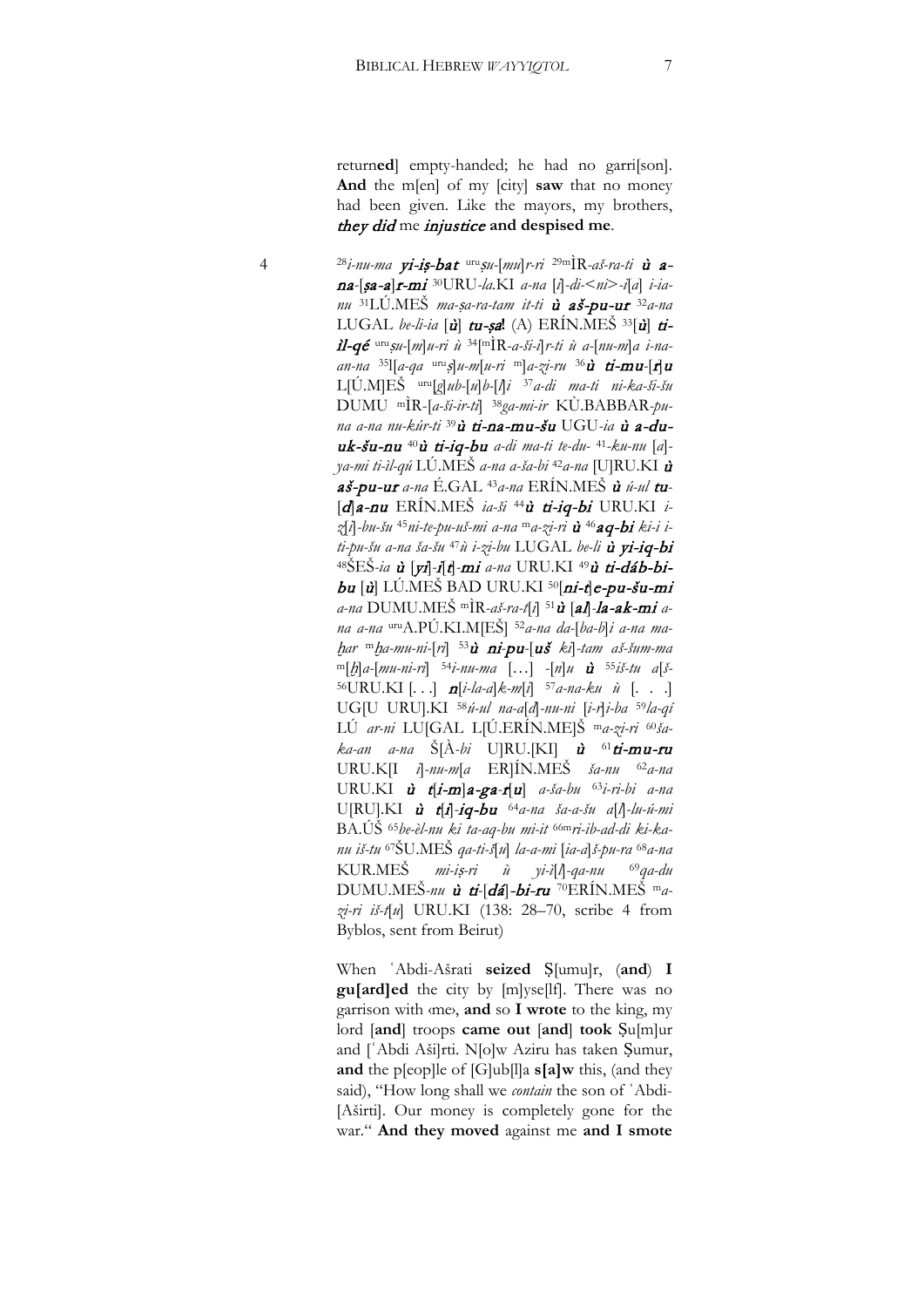**them**. **And they said**, "How long can you go on smiting us? [W]here will you get people to live in the [c]ity?" **And I wrote** to the palace for troops **and** no troops **were [gi]ven** ‹to› me **and** the city **said**, "Ab[an]don him. Let's join Aziru!" **And I said**, "How could I join him and abandon the king, my lord?" **And** my brother **spoke and** [**s]w[o]re** to the city. **And they had a discussion** [**and**] the lords of the city [**were jo]ined** to the sons of ʿAbdi-Ašrati. **And** [**I]** myself **went** to Beirut for a dis[cuss]ion with Ḫammuni[ri], **and we ma[de** an alli]ance so that [Ḫ]a[mmuniri], when  $\dots$   $\dots$ , and from  $\dots$   $\dots$   $W$ [e we]nt,  $\dots$ and I, t[o the ci]ty. They did not p[e]rmi[t me to en]ter. The rebel against the ki[ng] had taken [troop]s of Aziru; he had stationed (them) i[n the c]ity, **and** the cit[y] **saw** [t]ha[t] there were foreign [tr]oops i[n the cit[y. **And** the residents **f[av]or[ed]** my entering the c[it]y, **and** they **s[a]id** to him, "(You say), 'B[e]hold, our lord is dead.' How can you say, 'Rib-Addi is dead, and *so w*[*e*] *are* out of h[is] control?' Let him not [wri]te to Egypt or he will t[a]ke us and o[ur] children." **And they d[ro]ve** the troops of Aziru fro[m] the city.

5 <sup>5</sup> [. . .] *ù me-ia-te a-na-ku* I[GI.MIN] 6ÌR *a-na ia-ši-ia a-na-me* LUGAL *gáb-bu* <sup>7</sup>yi-mur-ma <sup>m</sup>*bi-ri-da-aš-wa ip-ša an-na* <sup>8</sup><sup>ù</sup> ya-**<MAŠ>**-na-mu-uš uru*ya-nu-amma* UGU*-ia* <sup>9</sup><sup>u</sup> yi-du-ul KÁ.GAL *a-na* EGIR*-ia* <sup>10</sup><sup>ù</sup> yi-il**5**-qé gišGIGIR.MEŠ *i-na* uru*aš-tar-te* <sup>11</sup><sup>ù</sup> ya-diin**4**-šu-ni *a-na* LÚ.MEŠ SA.GAZ 12<sup>ù</sup> la-a ya-diin**4**-šu-ni *a-na* LUGAL EN*-ia* <sup>13</sup>yi-mur-ma LUGAL uru*bu-u*ṣ*-ru-na* 14*ù* LUGAL uruḫ*a-lu-un-ni* <sup>u</sup> te-pa-šu <sup>15</sup>*nu-kúr-ta it-ti* m*bi-ri-da-aš-wa* 16*a-na mu-*ḫ*iia u te-eq-bu-na* 17*al-ka-am-mi nu-du-uk* <sup>m</sup>*bir*5*-ia-wa-za*  <sup>18</sup>*ù la-a ni-wa-aš-ši-ru-šu a-na* <sup>19</sup> [. . . ]*-še* <sup>ù</sup> i-pa-ṭar *ana-ku iš-tu* 20[*qa-ti-š*]*u-nu* <sup>ù</sup> iz-zi-iz *i-na* 21[. . .] uru*dimaš-qa i-nu-ma* <sup>22</sup> [. . .] [*k*]*i-i ur-ru-d*[*u*] 23[LUGAL EN*-ia ù*] *te-eq-bu-n*[*a*] 24[ÌR.MEŠ LUGAL.MEŠ kurḫ*a-a*]*t-te ni-nu* 25*ù a-na-ku iq-bu* ÌR LUGAL kur*mii*ṣ*-r*[*i*] 26*a-na-ku* <sup>ù</sup> yi-la-ak <sup>m</sup>*ar-sà-wu-ya* 27*a-na* uru*gi-i*[*ssà*] <sup>ù</sup> yi-il**5**-qa 28ERÍN.MEŠ m*a-zi-*[*ri* ù] <sup>i</sup>ṣ-ba-at <sup>29</sup> uru*ša-ad-du* <sup>u</sup> ya-di-in**4**-ši *a-na* 30LÚ.MEŠ SA.GAZ <sup>u</sup> la-a ya-di-in**4**-ši <sup>31</sup>*a-na* LUGAL EN*-ia* [. . .] (197: 5–31, scribe 3 of Mušiḫuna on behalf of Biryawaza of Damascus)

> And who am I? My (only) *purpose* is to be a servant. Everything belongs to the king. Biridašwa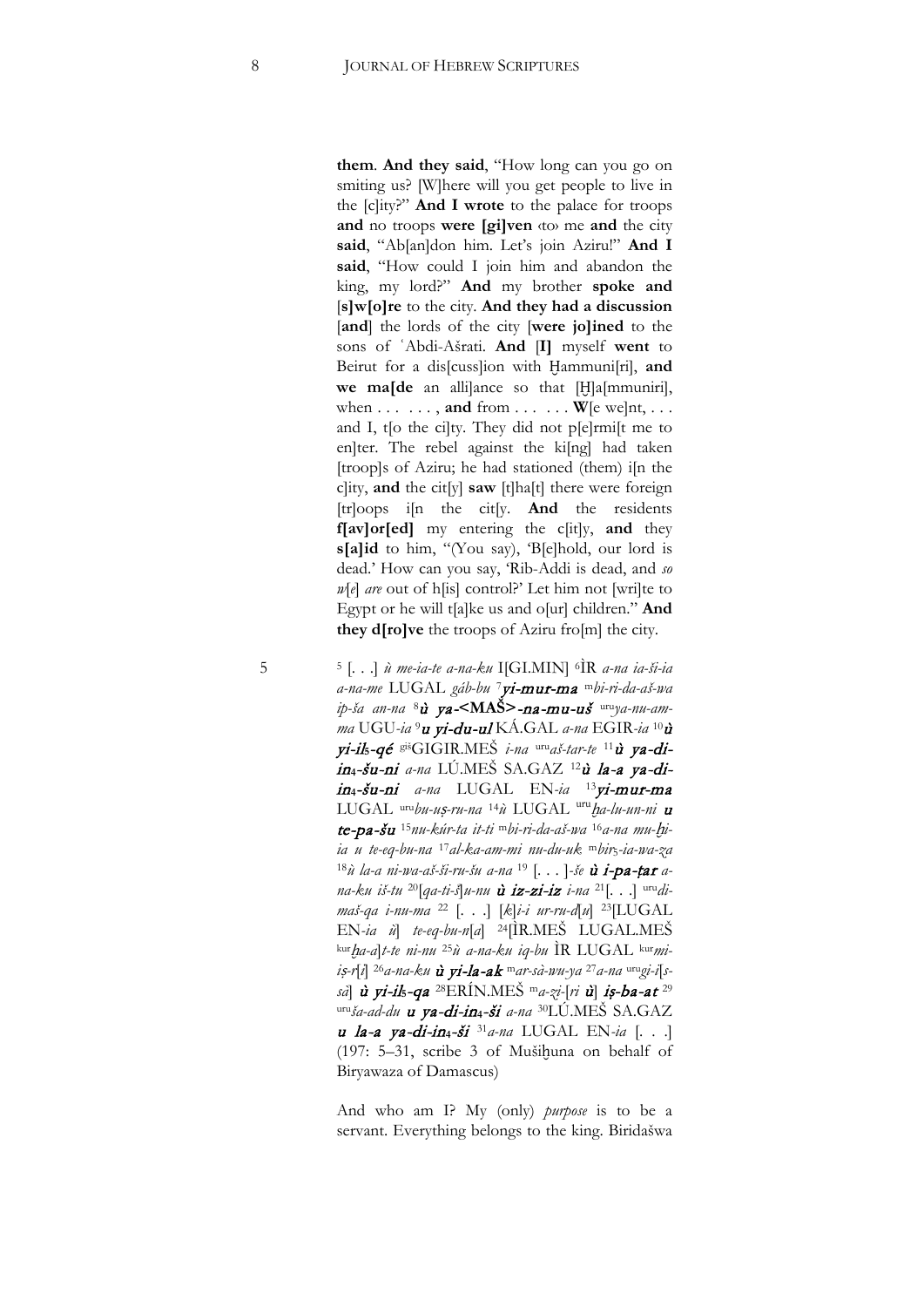**saw** this deed **and moved** Yanuamma to rebellion against me. **And he barred** the city gate against me, **and he took** chariots from Aštartu **and gave** both of them to the ʿApiru **and did not give** both of them to the king, my lord. The king of Buṣruna with the king of Halunnu **saw** (this), and they **waged** war with Biridašwa against me, constantly saying, "Come, let's kill Biryawaza, and we must not let him go to . . . . . . " **And I got away** from them **and stayed** in . . . Dimašqa, for [*by myself* h]ow can I serv[e the king, my lord]? They kept sayi[ng, "We are servants of the king of Haltti," and I kept saying, "I am a servant of the king of Egyp[t]." **And** Arsawuya **went** to Gi[ssa], **and took** (some of) Azir[u's] troops, [**and**] **captured** Šaddu. **And he gave it** to the ʿApiru **and did not give it** to the king, my lord.

6 8 $\dot{u}$  tu-sà-ah-me \ tu-ra<sup>9mí</sup>ANŠE.KUR.RA-ia  $\dot{u}$  izzi-iz-me 10EGIR*-šu* \ *a*ḫ*-ru-un-ú* <sup>11</sup>ù ir-ka-ab-mi <sup>12</sup>*it-ti* m*ya-aš-da-ta* <sup>13</sup>*ù a-di ka-ša-di-ia* 14*ù da-ku-šu* \ *ma-a*ḫ*-*ṣ*ú-ú* <sup>15</sup>*ù al-lu-ú-me mya-aš-da-ta* 16ÌR*-ka* <sup>ù</sup> *šu-ú-te*  <sup>17</sup>yi-ru-ub-mi *it-ti-*[*i*]*a* <sup>18</sup>*i-na* MÈ *ta-*ḫ*a-z*[*i*] 19*ù lu-ú yi-na-* [. . .] 20TIL.LA*-a*ṭ LUGAL*-r*[*i* EN*-i*]*a* 21[*ù*] *lipa-a*[*š-ši-i*ḫ] 22[*gá*]*b-ba* [*i-na* KUR.KI.ḪI.A] 23LUGAL*-ri* EN*-ia* <sup>24</sup><sup>ù</sup> <sup>m</sup>*zu-ra-t*[*a*] <sup>25</sup>yi-il**5**-qé-me *mla-*[*ab-a-ia*] 26*iš-tu uruma-gid*6*-da*[*ki*] <sup>27</sup>ù yi-iq-bi *a-na ia-a-š*[*i*] 28*i-na-me* ŠÀ gišMÁ \ *a-na-yi* 29*ú-ta-aš-ša-ru-uššu* 30*a-na* LUGAL*-ri* ù yi-ìl-qé-šu <sup>31</sup>*mzu-ra-ta* ù yuta-šar-šu <sup>32</sup>*iš-tu uru*ḫ*i-na-tu-naki* <sup>33</sup>*a-na* É*-šu ù mzu-ra-ta*  <sup>34</sup>*la-qí-mi* KUG.BABBAR.ḪI.A *ip-*ṭ*ì-ir-ri-šu* (*EA* 245: 8–34, scribe 1 from Megiddo)

> **And** my mare **has been put out of action**: *tu-ra* (has been shoot), **and I took my place** behind him: *aḫ-ru-un-ú* **and rode** with Yašdata. But before my arrival they had struck him down: *ma-aḫ-ṣú-ú*. And behold, Yašdata is your servant, **and he it was that entered** with me into battle. May . . . the *life* of the king, my lord, *that he may br*[*ing peace to ever*]*yone* in [*the lands of*] the king, my lord. **And** (it was) Zurata (who) **took** Labʾayu from Magidda **and said** to me, "I will send him to the king by boat: *a-na-yi*." **And** Zurata **took** him **and he sent**  him from Hinnatunu to his home, for it was Zurata that had accepted from him: *ba-di-ú* his ransom.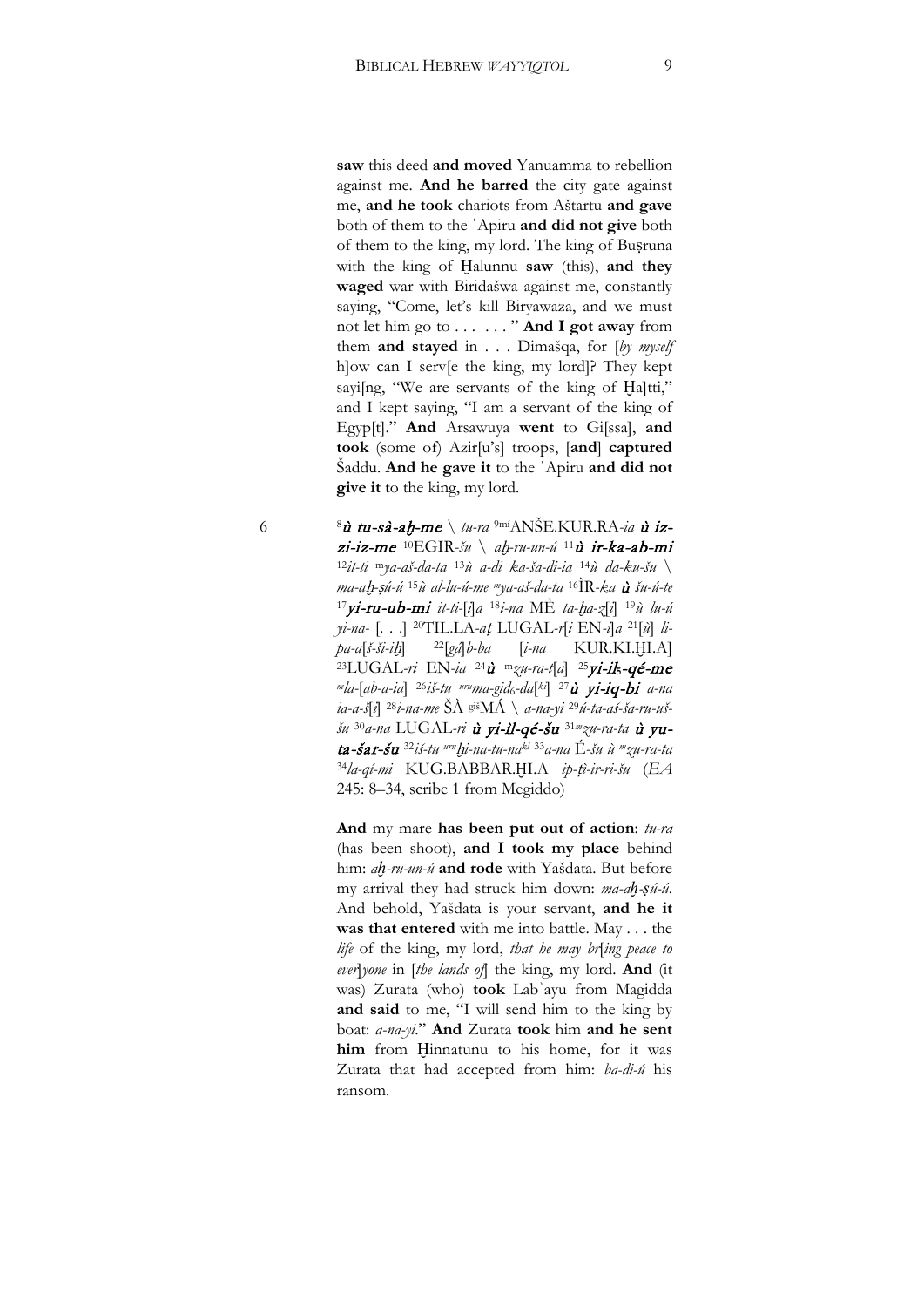Three characteristics of the verbal morpho-syntax link these passages to the Biblical Hebrew *wayyiqtol*-chain: the clause-initial (usually pre-verbal) conjunction "and" (*u*//*wa*), the short conjugation (*yaqtul*//historically short *yiqtol*) and the typical use to narrate successive events which advance a story. Since the Akkadian *iprus* is not attested in similar narrative sequences, I submit that the use of *yaqtul* in these passages originates from the transfer of a similar usage in Canaanite dialects. If so, these passages support two points. First, the *yaqtul* of the Amarna letters indeed reflects a short Canaanite prefix conjugation and not the Akkadian *iprus*.[12](#page-10-0) Second, the *wayyiqtol* narrative pattern was not formed as an archaism when the distinction of the two prefix conjugations was lost but it originated in an earlier, similar narrative pattern.

Two characteristics indicate the non-Akkadian character of the verbal syntax in these texts. The first non-Akkadian feature is the conjunction *u* "and" which is used to introduce new clauses rather than to paratactically connect them with the preceding clauses. This usage is especially clear when the conjunction *u* marks return to the main narrative after direct speech, as in *EA* 138: 39.45.47.69 (text no. 4), *EA* 197: 19.26 (text no. 5), and *EA* 245: 30 (text no. 6). The second clue to the non-Akkadian syntax of these passages is the word order. In Akkadian prose, the verb is the last constituent in the phrase, while the Amarna texts presented here are distinguished by a marked tendency to place the verb immediately after the conjunction *u*.[13](#page-10-1) This tendency makes the Amarna narratives similar to the Biblical Hebrew *wayyiqtol* narrative chain. However, there is an important difference between the two systems: in Biblical Hebrew *wayyiqtol* occurs only at the beginning of a clause, while in the Amarna letters the sequence *u*-*yaqtul* may be broken by the negation (*EA* 87: 23, 138: 43, 197: 12), an adverb (*EA* 92: 23) or the subject (*EA* 245: 16). It appears that the sequence of the conjunction followed by the verb, being the most common, constitutes the unmarked word order, while other word orders can be freely used to mark the informational structure of the text. This usage is exemplified by the variation of word order in text no. 6: 24*ù* <sup>m</sup>*zu-ra-t*[*a*] <sup>25</sup>*yi-il*5*-qé-me* <sup>m</sup>*la*-[*ab-a-ia*] "and (it was) Zurata (who) took Labʾayu" (*EA* 245: 24–5) vs. *ù yi-ìl-qé-šu* 31m*zu-ra-ta* "And Zurata took him" (*EA* 245: 30–1). The verb may also occur at the end of a clause, as in Akkadian (*EA* 92: 1–11.13–5, text no. 2). More importantly, the *yaqtul* verb may also come at the beginning of an independent clause without the conjunction  $u$ , as it happens in *EA* 137: 5.12 (text no. 3), *EA* 138: 42 (text no. 4), *EA* 197: 7.13 (text no. 5), and it may occur in a subordinate clause too, as in *EA* 138: 28 (text 4). These clause initial and subordinate uses of *yaqtul* are poten-

<span id="page-10-1"></span><span id="page-10-0"></span><sup>12</sup> This is a general conclusion which does not exclude the possibility that individual scribes were familiar with the Akkadian *iprus*, its morphology and semantics, and used it according the native Akkadian patterns.

<sup>13</sup> On the Akkadian word order, see Deutscher 2000.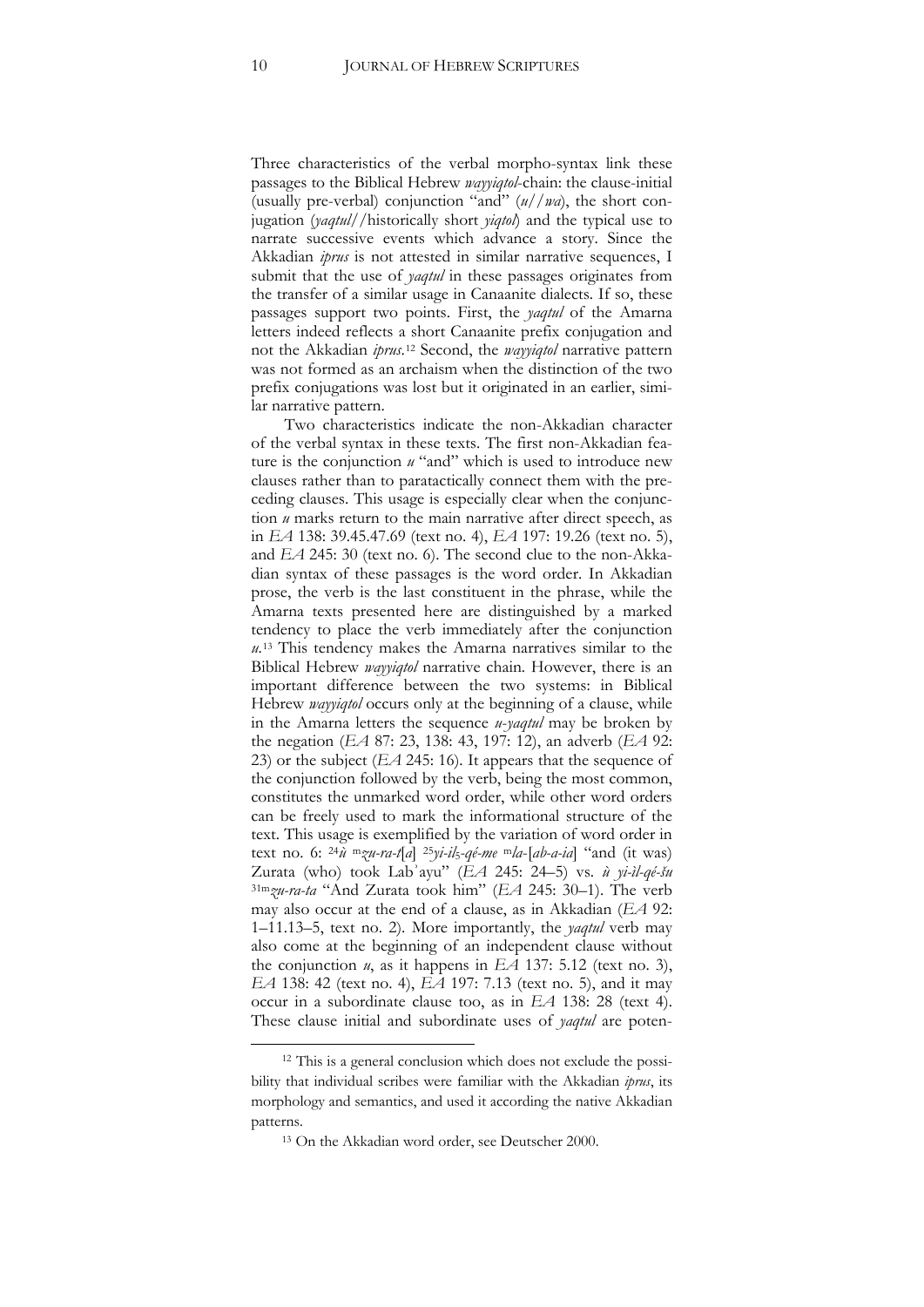tially very significant. Should these uses in the Amarna letters faithfully reflect the Canaanite usage, it can be concluded that the *yaqtul* in Canaanite was an unrestricted preterite, capable both of initiating and continuing a narrative, as well as occurring both in independent and subordinate clauses.

#### **5. FROM THE CANAANITE TO BIBLICAL HEBREW FORMS**

In historical linguistics, the form which is reconstructed as anterior may be, but usually is not, identical with a form attested in a later phase of the language. Rather than being identical, the anterior form should posses the potential for generating the newer form and for explaining some features of it (Hock 1991: 532–41). The behavior of *yaqtul* in the passages discussed above has the potential of generating and explaining the usage of the prefixed conjugation in Biblical Hebrew with the preterite meaning both occurring in the *wayyiqtol* chain and independently. In turn, these passages indicate that these two usages of the prefixed conjugation *yiqtol* in Biblical Hebrew originate historically from the earlier short prefixed conjugation *yaqtul*.

The cases of "free" preterite *yiqtol* in Biblical Hebrew, attested mostly in archaic poetry (Notarius 2015: 239–41), are directly comparable to the occurrences of *yaqtul* at the beginning of an independent clause without the conjunction *u* or after a constituent other than the conjunction *u* (a noun, an adverb). In these cases, the Biblical Hebrew *yiqtol* is clearly an archaic form which preserves the syntax and the meaning of the earlier *yaqtul*.

The sequential narrative pattern observed in the Amarna texts also provides an origin for the Biblical Hebrew *wayyiqtol*. In the Canaanite dialects, at the stage documented by the Amarna letters, the preterite meaning of the prefixed conjugation was marked by the zero ending (in opposition to the long imperfective *yaqtulu* conjugation), while the conjunction *wa* overtly marked the events expressed by the *yaqtul* forms as forming a sequential narrative chain.[14](#page-11-0) At this stage, the narrative chain permitted the appearance of a constituent (a noun, an adverb) between the conjunction *wa* and the prefixed conjugation because its preterite meaning was clearly marked by the zero ending, exactly as was the case with the unrestricted preterite, for example, at the beginning of an independent clause without the conjunction *u*. With the fall of short final vowels at the end of the II millennium B.C.E. (Hasselbach and Huehnergard 2008: 412), the morphological distinction between the two prefixed conjugations was largely lost and,

<span id="page-11-0"></span><sup>14</sup> The syntactic and semantic prominence of the conjunction *wa* in Early Semitic seems to have influenced the Sumerian language. This point is made by Civil 2008 and deserves further investigation with attention to the texts from Ebla. For now, see provisionally Gordon 1983, and Kogan 2014.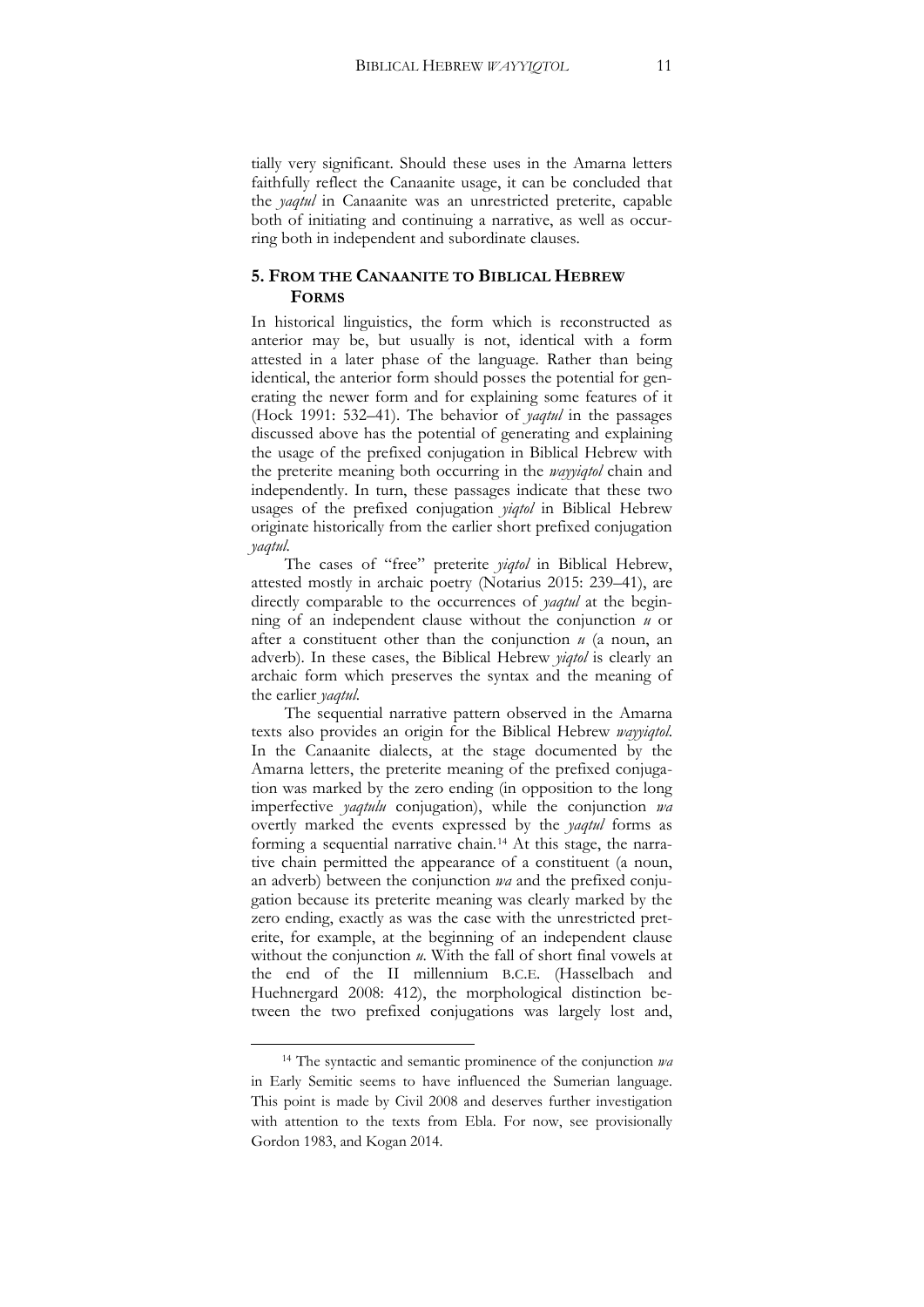consequently, the zero ending did not mark the preterite meaning any longer. At this stage, the conjunction *wa* became the morphological marker of the preterite meaning of the prefixed conjugation and as such it became the part of the new verbal form, *wayyiqtol*.[15](#page-12-0) This development of *wa* from the conjunction to a grammatical marker is an instance of grammaticalization, a process well described in various languages, including the Semitic family (Rubin 2005). The archaic character of the new born form *wayyiqtol* is transparent in the preservation of not only the preterite meaning of the *yaqtul* conjugation but also the original vocalization of the conjunction as *wa*, rather then *w*ə, and its allomorphs *wi* and *u*.[16](#page-12-1) Since the new form *wayyiqtol* is an organic unity, it does not admit insertion of a constituent after the conjunction, unlike its Amarna antecedent construction. The passage from an unrestricted syntactic availability of the preterite *yaqtul* in Canaanite to its limited distribution in the Biblical Hebrew *wayyiqtol* is something expected in the case of the development of a newer form which preserves another archaic form (Hock 1991: 610– 11).

The last question which requires an explanation is the origin of the doubling of the prefix consonant in the *wayyiqtol* form (Cook 2012: 258–60). The reason for this doubling is phonetic. Since the archaic and distinctive phonetic shape of the grammaticalized preposition *wa* became the marker of the meaning of the *wayyiqtol* form, it had to be preserved from phonetic changes which affected the language and resulted in the reduction of the vowel from *wa* to *w*ə. The doubling of the prefix consonant in the *wayyiqtol* form prevented such a reduction.[17](#page-12-2) In my opinion, it is impossible to establish whether the doubling appeared as a phonetic development already in Proto-Hebrew or in Hebrew spoken in biblical times, or whether the Masoretes created it as an artificial device to keep the *wayyiqtol*

<span id="page-12-1"></span><sup>16</sup> For an alternative explanation of the vocalization of the conjunction *wa*, see Blau 2010: 190. He explains only the vowel of the conjunction on purely phonetic grounds. The solution I propose is superior to Blau's because it ties together in one organic process the development of *wayyiqtol*, the vocalization of the conjunction, and the origin of the doubling.

<span id="page-12-2"></span><sup>17</sup> A different phonetic origin of the doubling was proposed by Lambdin. According to him, the doubling in *wayyiqtol* is a case of junctural gemination, a phenomenon which occurred at a specific close juncture between a noun and certain short words. See Lambdin 1971: 322–25. This explanation of the doubling in *wayyiqtol* remains a valid solution for those who accept the existence of junctural gemination as advocated by Lambdin on broader grounds.

<span id="page-12-0"></span><sup>15</sup> Blau 2010: 195: "the short prefix-tense not only has a jussive sense but may mark the past as well. This is clearly reflected in the preservation of the short prefix-tense in the sense of the past after the so-called 'conversive' *waw*. As already stated, the *waw* is not historically 'conversive'; rather it preserves the ancient usage of past reference."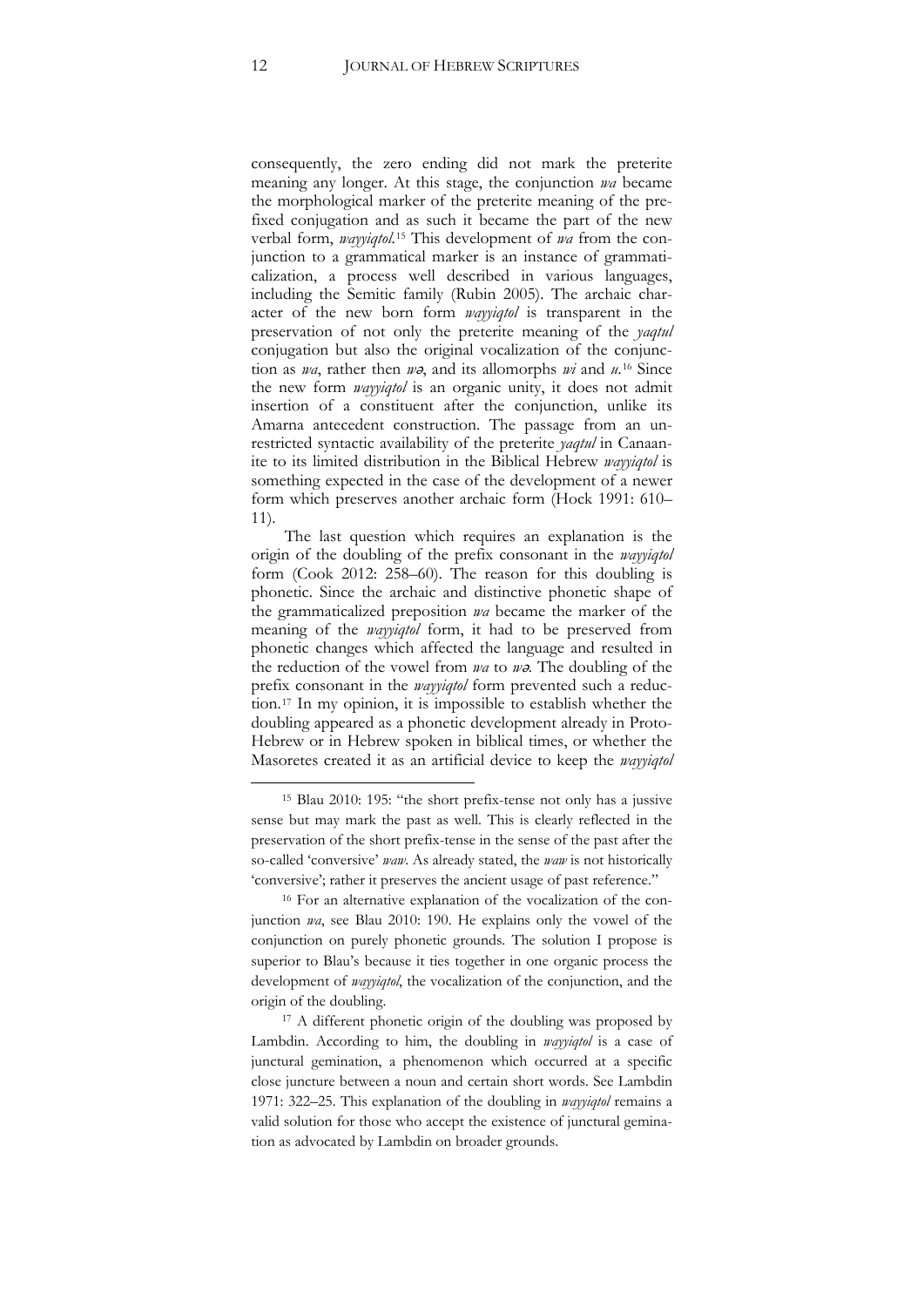pattern distinct. Being that I am unsure about the Masoretic origin of the doubling, I subscribe to the explanation provided by Loprieno thirty-five years ago.[18](#page-13-0) Since his observations have not received enough attention among scholars working of the Biblical Hebrew verbal system, I quote them in full. Speaking about the vocalization of the conjunction in *wayyiqtol*, he says:

It shows, in my opinion, that this form is a remnant from an older linguistic stage, a stage in which the short unstressed vowel *a* had not yet undergone the phonetic evolution to ə, as it is common in Hebrew in pretonic position if not directly preceding the stressed syllable. In order to understand the strange reduplication of the pronominal prefix, I suggest that this was the only device the Masoretic system could use to keep the full /a/ phoneme, present in that form as inherited from older times. The Tiberian vocalization system does not allow a short vowel in an open unstressed syllable; by the reduplication of the following consonant the syllable became closed, and the /a/ phoneme could be properly kept. If the following consonant did not bear reduplication, this phoneme could not be kept in the system, and  $/\bar{a}/$ , having the closest phonetic realization, was used in order to replace it.

The reason for trying to keep the [a] sound in past sequential forms was that *wayyaqom* was an old morphological formation, specialized in Hebrew in a new function unknown before. As I suggested above, Ugaritic shows in its verbal system a form of the prefix conjugation used to express past events: *ybk* [yabkī < yabkiy] (perfect) vs. *ybky* [yabkiyu] (narrative present). The first is precisely the form kept in Hebrew and specialized in sequential use with the conjunction *wa*-, pronounced like in the older stage; the second will eventually become the regular prefix conjugation of Hebrew, keeping the present-future reference but losing the narrative one (with the mentioned exceptions) (Loprieno 1980: 10).

<span id="page-13-0"></span><sup>18</sup> Loprieno's paper is methodologically exemplary because it adopts a typological perspective. Earlier studies on *wayyiqtol* and the Egyptian verb (Young 1953; Sheehan 1971) often based their argument on etymological and historical considerations. The Egyptian verb, despite the antiquity of its attestations, is highly innovative within the Afro-Asiatic family in that it abandons completely the prefixed conjugations in favor of the suffixed ones. It should be therefore clear that the Egyptian suffixed forms cannot be historically related to *wayyiqtol*, which is a prefixed form.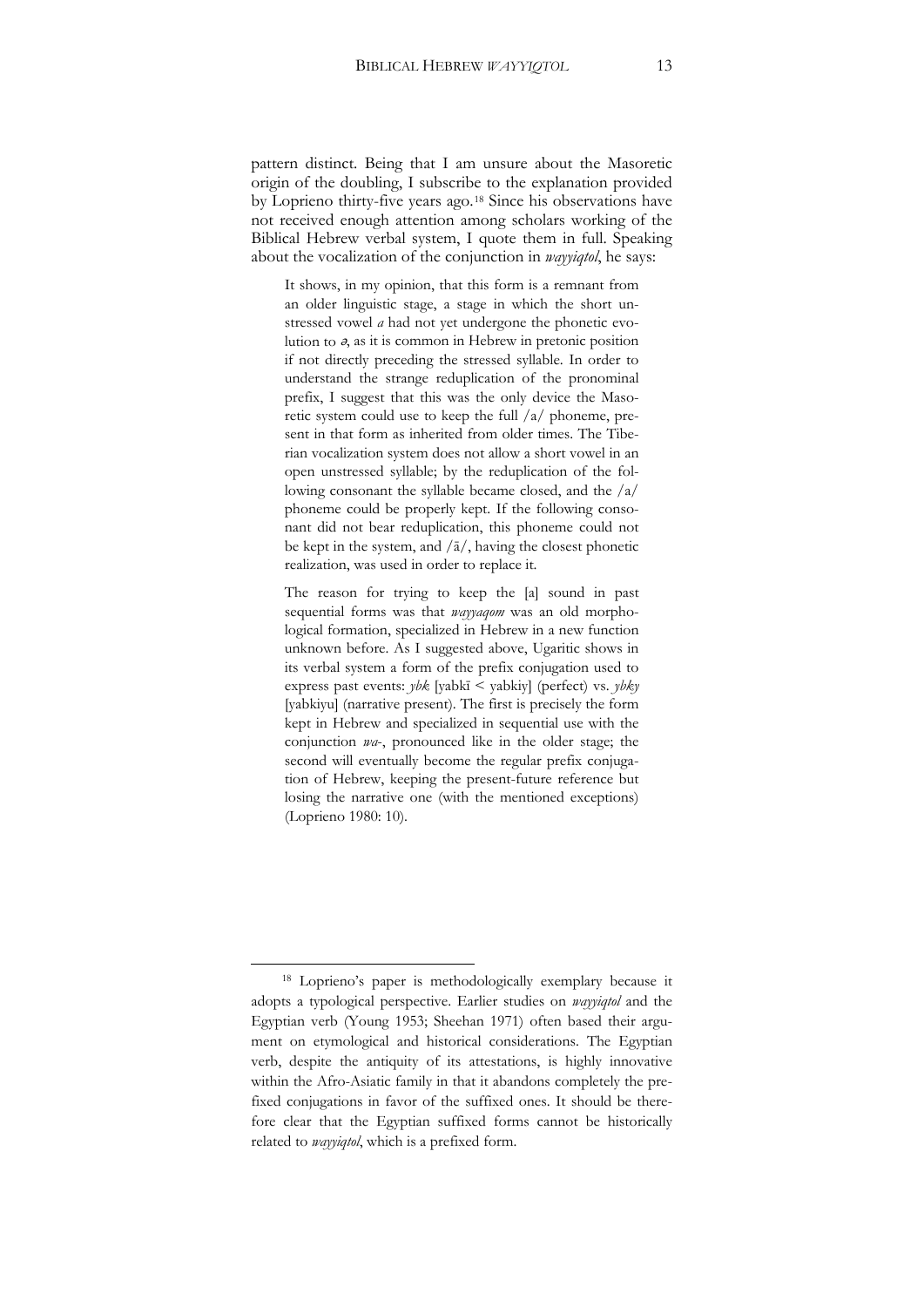#### **6. EVALUATION AND CONCLUSIONS**

The texts presented above have been neglected in the discussion of the historical development of the West Semitic verbal system, in particular about the Biblical Hebrew *wayyiqtol*.[19](#page-14-0) In my opinion, these are persuasive pieces of evidence in favor of the existence of the short prefixed conjugation *yaqtul* with preterite meaning and its narrative use in the fourteen century Canaanite dialects. The purpose of this paper is to call attention to these texts in order that they be evaluated independently.

As explained in section 2 of this paper, the evidence of the Amarna letters is limited and requires a cautious approach. Its main limitation with regard to the study of the verbal system is preference for certain forms and the under-representation of others because of their content and epistolary genre. The mixed, Akkadian and Canaanite, character of the linguistic system of the letters cautions against direct identification of all forms as Canaanite. These two difficulties occur together with regard to the recognition of the past *yaqtul* conjugation. The mixed linguistic system does not permit one to confidently identify forms of the Amarna short prefix conjugation as reflecting the Canaanite *yaqtul* rather than Akkadian *iprus*. The scarcity of narrative passages hinders a comprehensive description of all verbal usages. Yet, in my opinion, the syntax found in the six narratives presented here resembles the Biblical Hebrew *wayyiqtol* closely enough to suggest the compelling conclusion that the latter preserves an ancient Canaanite pattern which employed the short *preterite* yaqtul.

<span id="page-14-0"></span><sup>19</sup> For example, they are absent from a detailed discussion in Cook 2012: 110–18. Another recent historical study of the Biblical Hebrew verb refers only to *EA* 245 (text no. 6 above) but does not compare its syntax to the *wayyiqtol* narrative chain. See Notarius 2013: 313–14. In her more recent contribution, again quoting *EA* 245: 8– 45, Notarius comes close to my analysis. She observes that the preterite forms in this text are mostly clause-initial and preceded by the conjugation *u* and that they "tend to form long narrative chains within a well-shaped sequential temporal pattern" (Notarius 2015: 249). In spite of these pertinent observations, she fails to connect the *yaqtul* narrative sequence in the Amarna letters to the Biblical Hebrew *wayyiqtol*. In all fairness, these fine scholars (Cook and Notarius) are not to be blamed for the omission of the passages I discuss because they rely on secondary literature on the Amarna letters where these passages are not highlighted in the way they deserve.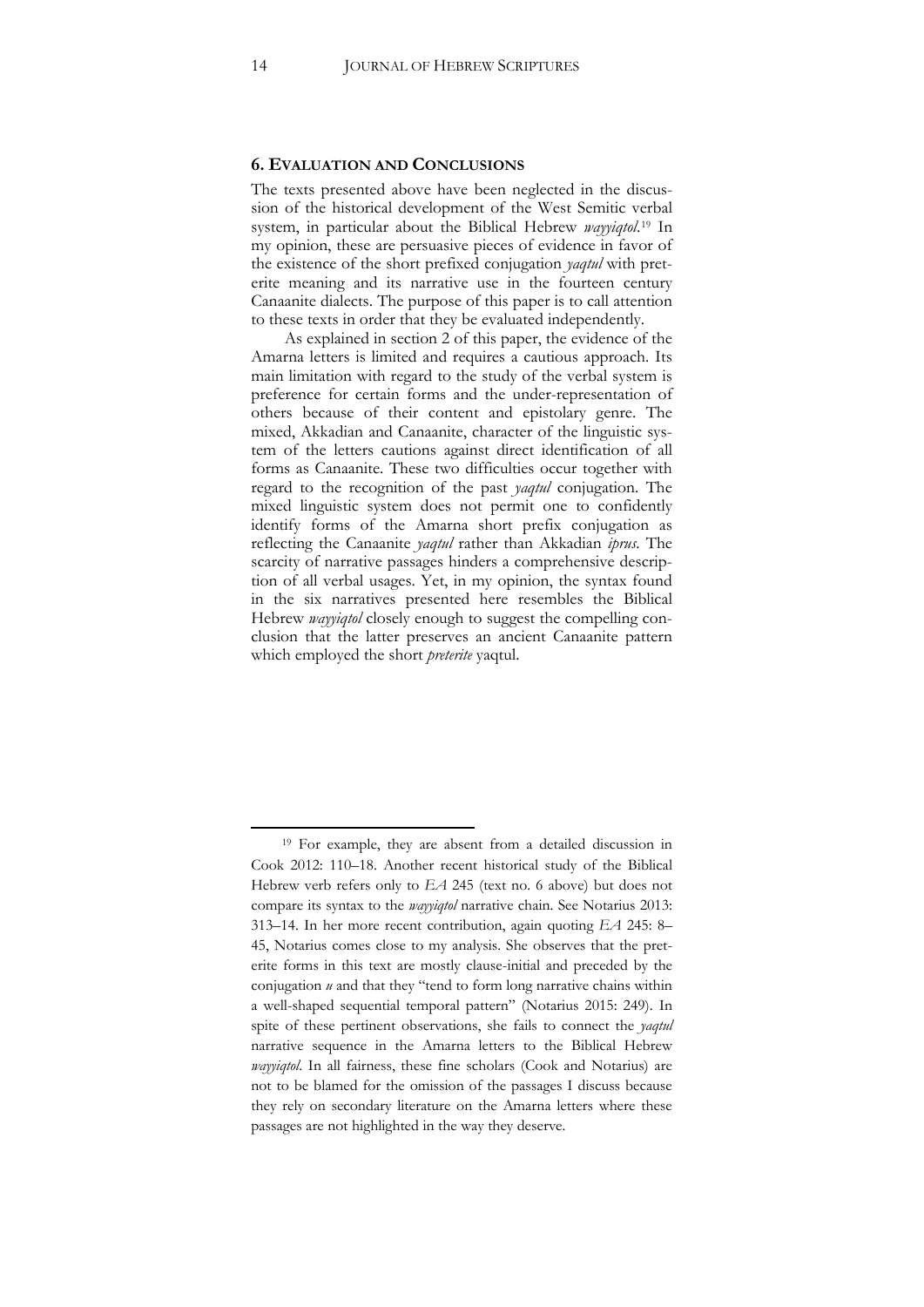#### **REFERENCES**

- Andersen, David T. 2000. The Evolution of the Hebrew Verbal System. *Zeitschrift für Althebraistik* 13: 1–66.
- Andrason, Alexander. 2011. Biblical Hebrew *wayyiqtol*: A Dynamic Definition. *The Journal of Hebrew Scriptures* 11 (8): 1–58.
- Andrason, Alexander and Juan-Pablo Vita. 2014. From Glosses to the Linguistic Nature of Canaano-Akkadian. *Folia Orientalia* 51: 155–75.
- Bezold, Carl and E. A. Wallis Budge. 1892. *The Tell El-Amarna Tablets in the British Museum with Autotype Facsimiles*. London: The British Museum.
- Blau, Joshua. 2010. *Phonology and Morphology of Biblical Hebrew: An Introduction*. Linguistic Studies in Ancient West Semitic 2. Winona Lake, IN: Eisenbrauns.
- Civil, Miguel. 2008. A Sumerian Connective Particle and Its Possible Semitic Counterparts. *Aula Orientalis* 26 (1): 7–15.
- Cook, John A. 2012. *Time and the Biblical Hebrew Verb: The Expression of Tense, Aspect, and Modality in Biblical Hebrew*. Linguistic Studies in Ancient West Semitic 7. Winona Lake, IN: Eisenbrauns.
- \_\_. 2014. Current Issues in the Study of the Biblical Hebrew Verbal System. *KUSATU: Kleine Untersuchungen zur Sprache des Alten Testaments und seiner Umwelt* 17: 79–108.
- Deutscher, Guy. 2000. Stability Against the Odds? The Survival of Verb Final Order in Akkadian. In *Stability, Variation and Change of Word-Order Patterns over Time*. Eds. Rosanna Sornicola, Erich Poppe and Ariel Shisha-Halevy, 55–69. Amsterdam: John Benjamins Publishing Company.
- Gordon, Cyrus H. 1983. The "Waw Conversive": From Eblaite to Hebrew. *Proceedings of the American Academy for Jewish Research* 50: 87–90.
- Hackett, Jo Ann. 2012. *Yaqtul* and a Ugaritic Incantation Text. In *Language and Nature: Papers Presented to John Huehnergard on the Occasion of His 60th Birthday*. Studies in Ancient Oriental Civilization 67, eds. Rebecca Hasselbach and Naʿma Pat-El, 111–17. Chicago, IL: The Oriental Institute of the University of Chicago.
- Hasselbach, Rebecca, and John Huehnergard. 2008. Northwest Semitic Languages. In *Encyclopedia of Arabic Language and Linguistics: Vol. III: Lat-Pu*. Eds. Kees Versteegh, Mushira Eid, Alaa Elgibali, Manfred Woidich and Andrzej Zaborski, 408–22. Leiden: Brill.
- Hatav, Galia. 2004. Anchoring World and Time in Biblical Hebrew. *Journal of Linguistics* 40: 491–526.
- Hock, Hans Henrich. 1991. *Principles of Historical Linguistics*. Second revised and updated ed. Berlin: Mouton de Gruyter.
- Joosten, Jan. 2012. *The Verbal System of Biblical Hebrew: A New Synthesis Elaborated on the Basis of Classical Prose*. Jerusalem Biblical Studies 10. Jerusalem: Simor Ltd.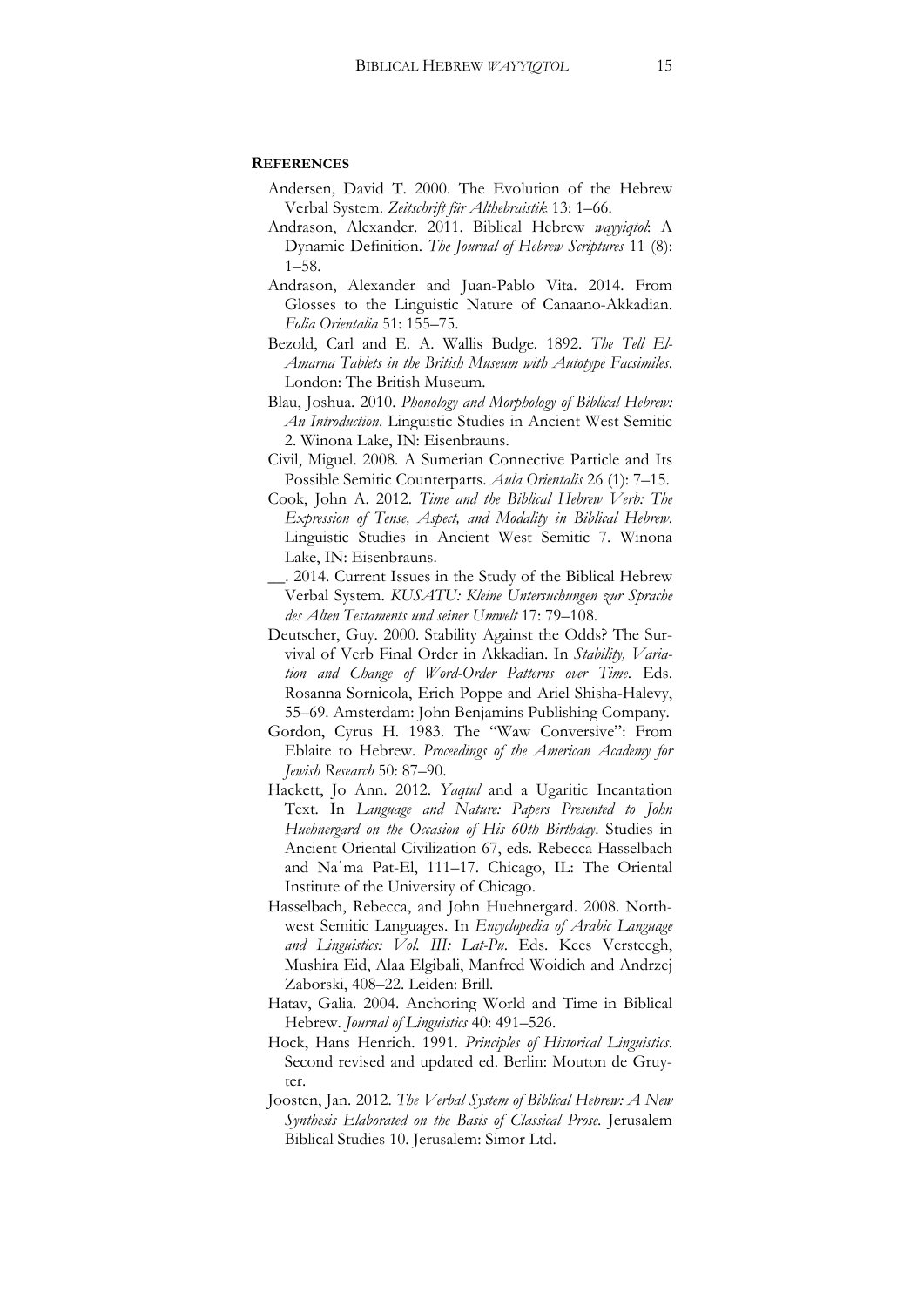- Knudtzon, J. A. 1915. *Die El-Amarna-Tafeln mit Einleitung und Erläuterungen: Anmerkungen und Register bearbeitet von Otto Weber und Erich Ebeling*. 2 vols, Vorderasiatische Bibliothek. Leipzig: J. C. Hinrichs'sche Buchhandlung.
- Kogan, Leonid. 2014. *Waw sargonicum*: On Parataxis in Sargonic Royal Inscriptions. *Zeitschrift für Assyriologie und Vorderasiatische Archäologie* 104 (1): 42–55.
- Korchin, Paul D. 2008. *Markedness in Canaanite and Hebrew Verbs*. Harvard Semitic Studies 58. Winona Lake, IN: Eisenbrauns.
- Kouwenberg, N. J. C. 2010. *The Akkadian Verb and Its Semitic Background*. Languages of the Ancient Near East 2. Winona Lake, IN: Eisenbrauns.
- Kuryłowicz, Jerzy. 1949. Le systeme verbal du sémitique. *Bulletin de la Société de Linguistique de Paris* 45: 47–56.
- Lambdin, Thomas O. 1971. The Junctural Origin of the West Semitic Definite Article. In *Near Eastern Studies in Honor of William Foxwell Albright*. Ed. Hans Goedicke, 315– 33. Baltimore: The Johns Hopkins Press.
- Loprieno, Antonio. 1980. The Sequential Forms in Late Egyptian and Biblical Hebrew: A Parallel Development of Verbal Systems. *Afroasiatic Linguistics* 7 (5): 1–20.
- Izre'el, Shlomo. 1998. *Canaano-Akkadian*. Languages of the World/Materials. München: Lincom Europa.
- \_\_. 2012. Canaano-Akkadian: Linguistics and Sociolinguistics. In *Language and Nature: Papers Presented to John Huehnergard on the Occasion of His 60th Birthday*. Studies in Ancient Oriental Civilization 67, eds. Rebecca Hasselbach and Naʿma Pat-El, 171–218. Chicago, IL: The Oriental Institute of the University of Chicago.
- Moran, William L. 1992. *The Amarna Letters*. Baltimore: The Johns Hopkins University Press.
- Notarius, Tania. 2013. *The Verb in Archaic Biblical Poetry: A Discursive, Typological, and Historical Investigation of the Tense System*. Studies in Semitic Languages and Linguistics 68. Leiden: Brill.
- \_\_. 2015. Narrative Tenses in Archaic Hebrew in the North-West Semitic Linguistic Context. In *Neue Beiträge zu Semitistik: Fünftes Treffen der Arbeitsgemeinschaft Semitistik in der Deutschen Morgenländischen Gesellschaft vom 15.–17. Februar 2012 an der Universität Basel*. Eds. Viktor Golinets, Hanna Jenni, Hans-Peter Mathys and Samuel Sarasin, 237–59. Münster: Ugarit-Verlag.
- Pardee, Dennis. 1999. Review of Canaanite in the Amarna Tablets: A Linguistic Analysis of the Mixed Dialect Used by Scribes from Canaan by Anson F. Rainey. *Journal of Near Eastern Studies* 58 (4): 313–17.
- Rainey, Anson F. 1975. Morphology and the Prefix-Tenses of West Semitized El-ʿAmarna Tablets. *Ugarit-Forschungen* 7: 395–426.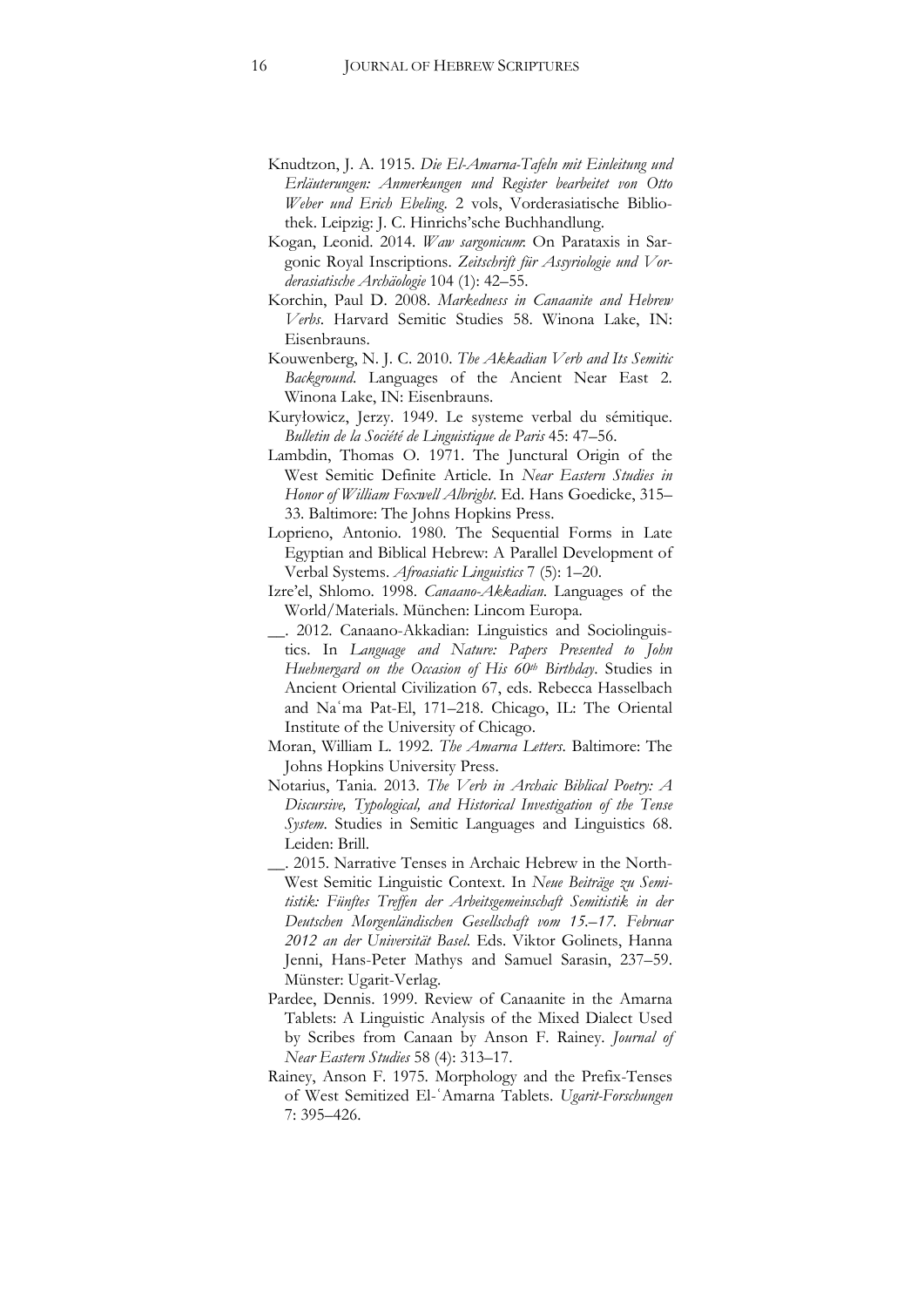- \_\_. 1986. The Ancient Hebrew Prefix Conjugation in the Light of Amarnah Canaanite. *Hebrew Studies* 27: 4–19.
- \_\_. 1990. The Prefix Conjugation Patterns of Early Northwest Semitic. In *Lingering over Words: Studies in Ancient Near Eastern Literature in Honor of William L. Moran*. Harvard Semitic Studies 37, eds. Tzvi Abusch, John Huehnergard and Piotr Steinkeller, 407–20. Atlanta, GA: Scholars Press.
- \_\_. 1996. *Canaanite in the Amarna Tablets: A Linguistic Analysis of the Mixed Dialect Used by the Scribes from Canaan*. 4 vols, Handbuch der Orientalistik. Leiden: E. J. Brill.
- \_\_. 2003. The *yaqtul* Preterite in Northwest Semitic. In *Hamlet on a Hill: Semitic and Greek Studies Presented to Professor T. Muraoka on the Occasion of His Sixty-Fifth Birthday*. Orientalia Lovaniensia Analecta 118, eds. M. F. J. Baasten and W. Th. van Peursen, 395–407. Leuven: Uitgeverij Peeters en Departement Oosterse Studies.
- \_\_. 2010. The Hybrid Language Written by Canaanite Scribes in the 14th Century BCE. In *Language in the Ancient Near East: Proceedings of the 53e Rencontre Assyriologique Internationale*. Eds. Leonid Kogan, N. Koslova, S. Loesov and S. Tishchenko, 851–61. Winona Lake, IN: Eisenbrauns.
- \_\_. 2015. *The El-Amarna Correspondence: A New Edition of the Cuneiform Letters from the Site of El-Amarna Based on Collations of All Extant Tablets Edited and Completed by William Schniedewind and Zipora Cochavi-Rainey*. 2 vols, Handbook of Oriental Studies. Leiden: Brill.
- Robar, Elizabeth. 2013. *Wayyiqṭol* as an Unlikely Preterite. *Journal of Semitic Studies* 58: 21–42.
- Rubin, Aaron D. 2005. *Studies in Semitic Grammaticalization*, Harvard Semitic Studies 57. Winona Lake, IN: Eisenbrauns.
- Schroeder, Otto. 1915. *Die Tontafeln von El-Amarna*, Vorderasiatische Schriftdenkmäler der königlichen Museen zu Berlin 11–2. Leipzig: J. C. Hinrichs'sche Buchhandlung.
- Sheehan, John F. X. 1971. Egypto-Semitic Elucidation of the Waw Conversive. *Biblica* 52: 39–43.
- Smith, Carlota S. 2003. *Modes of Discourse: The Local Structure of Texts*, Cambridge Studies in Linguistics. Cambridge: Cambridge University Press.
- Tropper, Josef. 1997–1998. Kanaanäisches in den Amarnabriefen. *Archiv für Orientforschung* 44–5: 134–45.
- Tropper, Josef, and Juan-Pablo Vita. 2010. *Das Kanaano-Akkadische der Amarnazeit*, Lehrbücher orientalischer Sprachen I/1. Münster: Ugarit-Verlag.
- Vita, Juan-Pablo. 2015. *Canaanite Scribes in the Amarna Letters*, Alter Orient und Altes Testament 406. Münster: Ugarit-Verlag.
- von Dassow, Eva. 2003. What the Canaanite Cuneiformists Wrote: Review Article. *Israel Exploration Journal* 53: 196– 217.